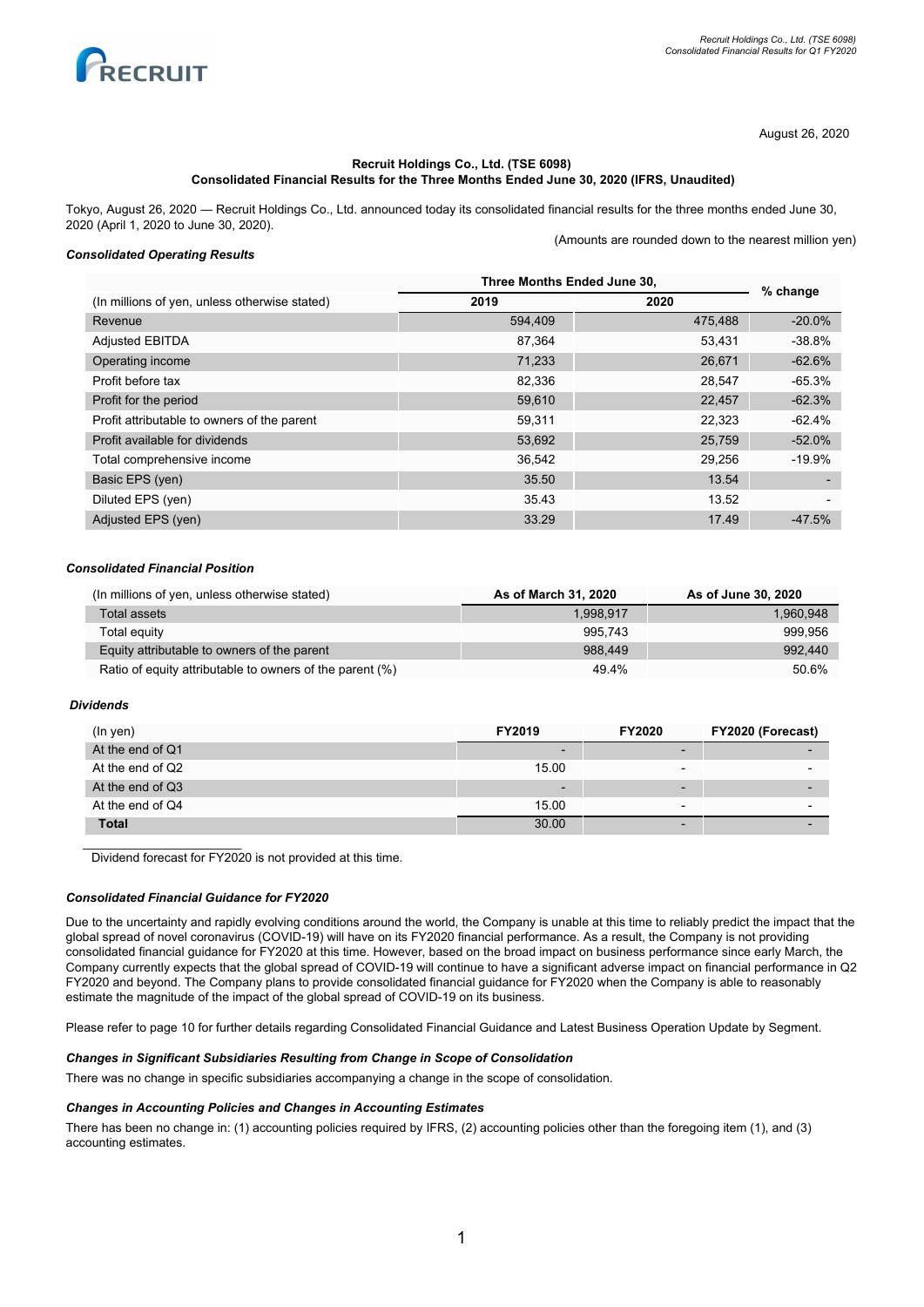

## *Number of Issued Shares - Common Stock*

|                                                  | As of March 31, 2020      | As of June 30, 2020       |
|--------------------------------------------------|---------------------------|---------------------------|
| Number of issued shares including treasury stock | 1,695,960,030             | 1,695,960,030             |
| Number of treasury stock                         | 47.574.459                | 47,380,131                |
|                                                  | <b>Three Months Ended</b> | <b>Three Months Ended</b> |
|                                                  | June 30, 2019             | June 30, 2020             |
| Average number of shares during the period       | 1,670,800,767             | 1,648,642,191             |

## *Definition*

In this document, the terms the "Company," "Recruit Group," "we," and "our" refer to Recruit Holdings Co., Ltd. and its consolidated subsidiaries unless otherwise indicated. SBU stands for strategic business unit.

The Company's fiscal year starts on April 1 and ends on March 31 of each year. Accordingly, "FY2020" refers to the period from April 1, 2020 to March 31, 2021. References to "FY" or "fiscal year" for prior and subsequent fiscal years are to the 12-month periods commencing in each case on April 1 of the year indicated and ending on March 31 of the following year.

Q1 refers to the three-month period from April 1 to June 30, Q2 refers to the three-month period from July 1 to September 30, Q3 refers to the three-month period from October 1 to December 31, and Q4 refers to the three-month period from January 1 to March 31.

# *Definition of the Financial Measures*

| <b>Financial Measures</b>      | Definition                                                                                                                                                                                                                                                                                                                                            |
|--------------------------------|-------------------------------------------------------------------------------------------------------------------------------------------------------------------------------------------------------------------------------------------------------------------------------------------------------------------------------------------------------|
| <b>Adjusted EBITDA</b>         | Operating income + depreciation and amortization (excluding depreciation of right-of-use assets) $\pm$<br>other operating income/expenses                                                                                                                                                                                                             |
| Adjusted profit                | Profit attributable to owners of the parent ± adjustment items (excluding non-controlling interests)<br>± tax reconciliation related to certain adjustment items                                                                                                                                                                                      |
| <b>Adjusted EPS</b>            | Adjusted profit / (number of issued shares at the end of the period - number of treasury stock at the<br>end of the period)                                                                                                                                                                                                                           |
| Profit available for dividends | Profit attributable to owners of the parent $\pm$ non-recurring income/losses $\pm$ tax reconciliation related to<br>certain non-recurring income/losses                                                                                                                                                                                              |
| Adjustment items               | Amortization of intangible assets arising due to business combinations ± non-recurring income/losses                                                                                                                                                                                                                                                  |
| Non-recurring income/losses    | Gains or losses from disposals of shares of associates, expenses relating to company restructuring,<br>gains or losses from the sale or impairment of property and equipment, and income and expense<br>items that the Company believes are unusual or non-recurring in nature which do not reflect the<br>Company's underlying results of operations |

### *Average exchange rate during the period*

|                   |        | FY2019 |        |        |        |
|-------------------|--------|--------|--------|--------|--------|
| $(ln$ yen $)$     | Ő.     | Q2     | Q3     | Q4     | Q1     |
| US dollar         | 109.90 | 108.60 | 108.65 | 108.70 | 107.63 |
| Euro              | 123.50 | 121.40 | 121.04 | 120.81 | 118.59 |
| Australian dollar | 76.95  | 75.24  | 74.91  | 74.11  | 70.74  |

## Quarterly earnings releases are not subject to review by a certified public accountant nor an independent auditor.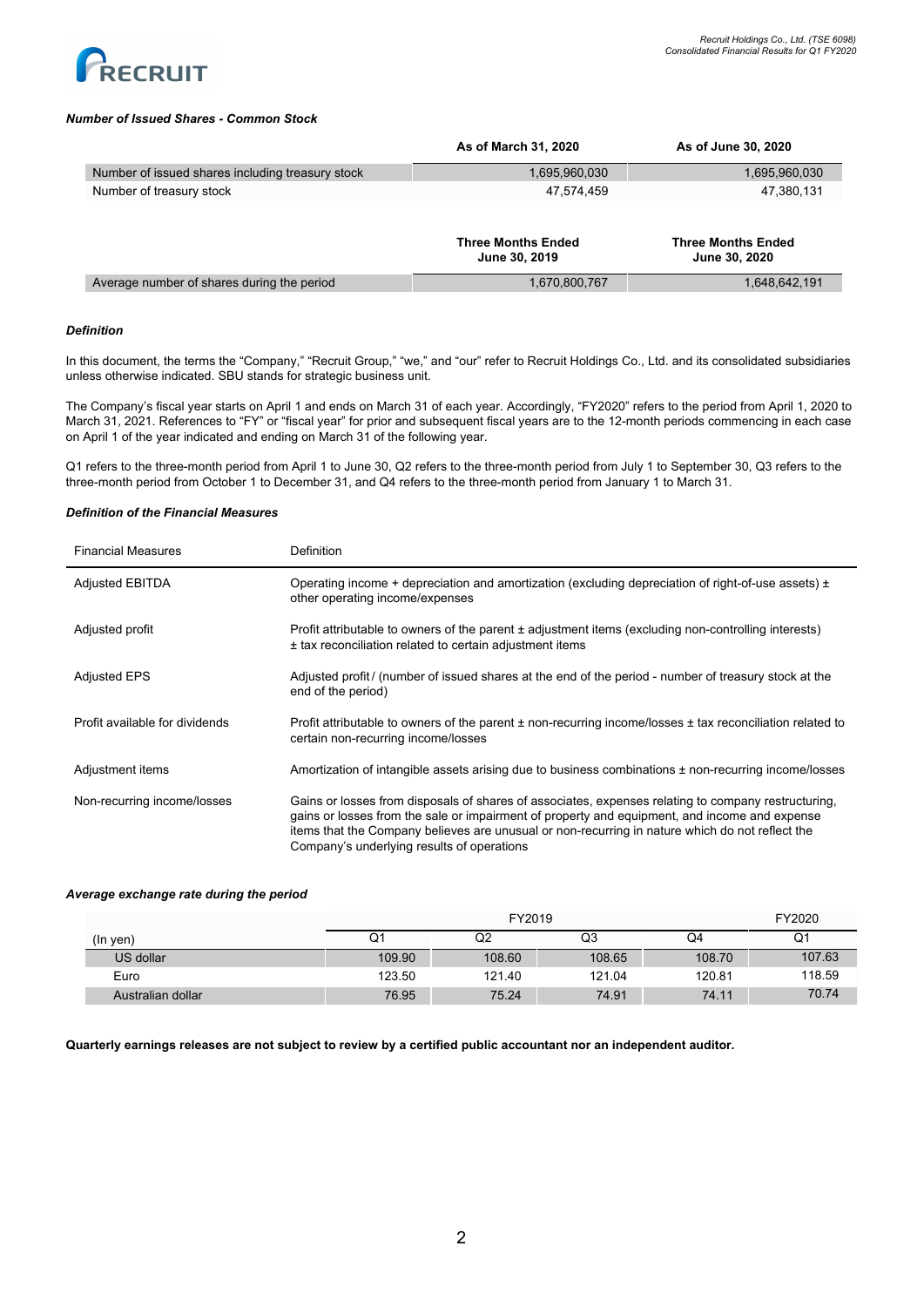

### *Forward-Looking Statements*

This document contains forward-looking statements, which reflect the Company's assumptions and outlook for the future and estimates based on information available to the Company and the Company's plans and expectations as of the date of this document or other date indicated. There can be no assurance that the relevant forecasts and other forward-looking statements will be achieved. Please note that significant differences between the forecasts and other forward-looking statements and actual results may arise due to various factors, including changes in economic conditions, changes in individual users' preferences and enterprise clients' needs, competition, changes in the legal and regulatory environment, fluctuations in foreign exchange rates, and other factors. Accordingly, readers are cautioned against placing undue reliance on any such forward-looking statements. The Company has no obligation to update or revise any information contained in this document based on any subsequent developments except as required by applicable law or stock exchange rules and regulations.

### *Note Regarding Reference Translation*

This document has been translated from the Japanese language original for reference purposes only and may not be used or disclosed for any other purpose without the Company's prior written consent. In the event of any conflict or discrepancy between this translated document and the Japanese language original, the Japanese language original shall prevail in all respects. The Company makes no representations regarding the accuracy or completeness of this translation and assumes no responsibility for any losses or damages arising from the use of this translation.

### *Third-Party Information*

This document includes information derived from or based on third-party sources, including information about the markets in which the Company operates. These statements are based on statistics and other information from third-party sources as cited herein, and the Company has not independently verified and cannot assure the accuracy or completeness of any information derived from or based on third-party sources.

**A full set of materials regarding Q1 FY2020 results announcement is posted on** <https://recruit-holdings.com/ir/library/report/>

*Contact Investor Relations +81-3-6835-1111 [Recruit\\_HD\\_IR@r.recruit.co.jp](mailto:Recruit_HD_IR@r.recruit.co.jp)*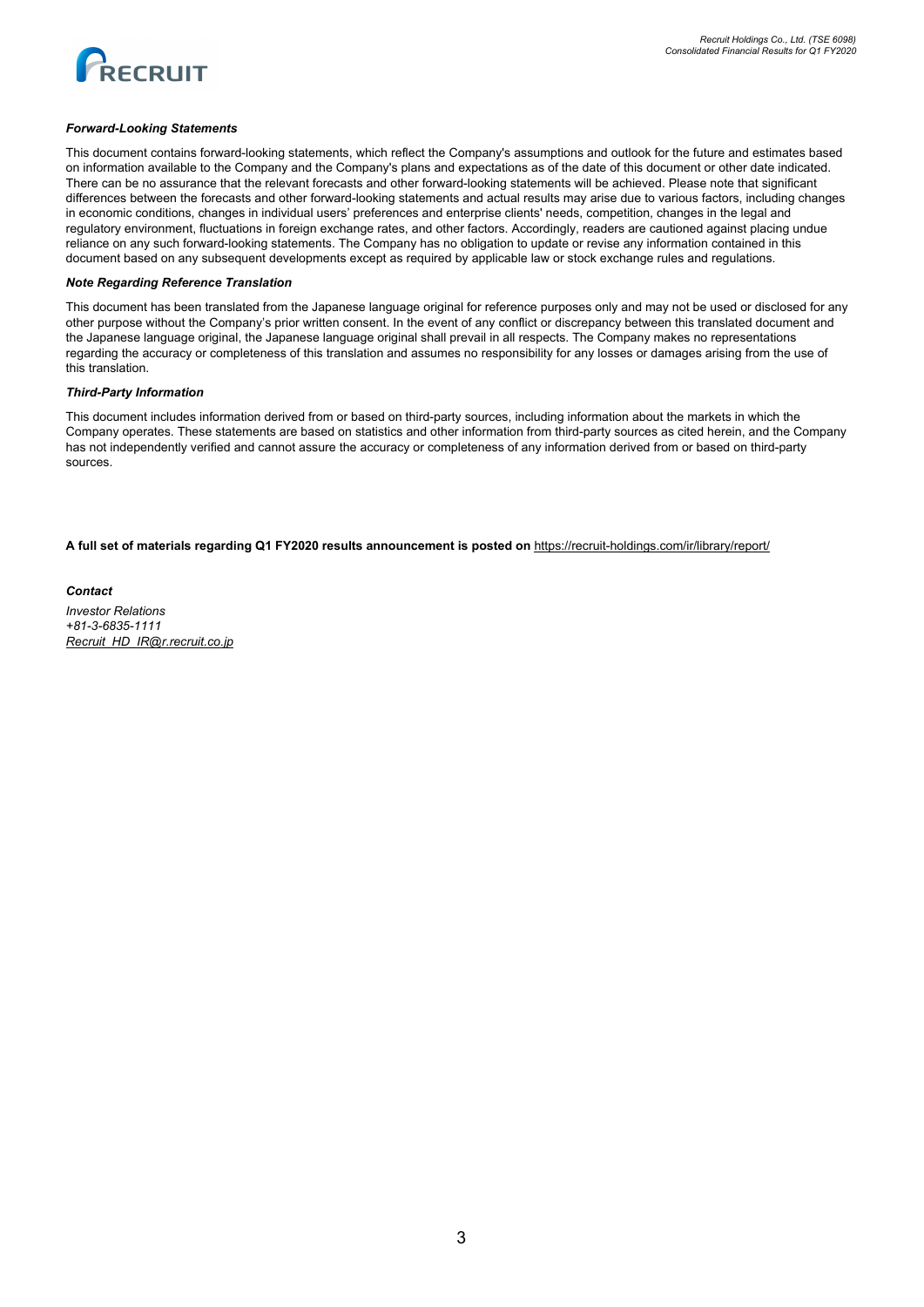

## *Table of Contents*

|    | <b>Management's Discussion and Analysis</b>                                    | 5  |
|----|--------------------------------------------------------------------------------|----|
|    | <b>Consolidated Results of Operations</b>                                      | 5  |
|    | Results of Operations by Segment                                               | 5  |
|    | Management Actions for Q1 FY2020                                               | 8  |
|    | Analysis of Consolidated Financial Position                                    | 9  |
|    | Analysis of Consolidated Cash Flows                                            | 9  |
|    | Qualitative Information on Consolidated Financial Guidance                     | 10 |
| З. | <b>Condensed Quarterly Consolidated Financial Statements and Primary Notes</b> | 11 |
|    | Condensed Quarterly Consolidated Statements of Financial Position              | 11 |
|    | Condensed Quarterly Consolidated Statements of Profit or Loss                  | 13 |
|    | Condensed Quarterly Consolidated Statements of Comprehensive Income            | 14 |
|    | Condensed Quarterly Consolidated Statements of Changes in Equity               | 15 |
|    | Condensed Quarterly Consolidated Statements of Cash Flows                      | 17 |
|    | Going Concern Assumption                                                       | 18 |
|    | Notes to Condensed Quarterly Consolidated Financial Statements                 | 18 |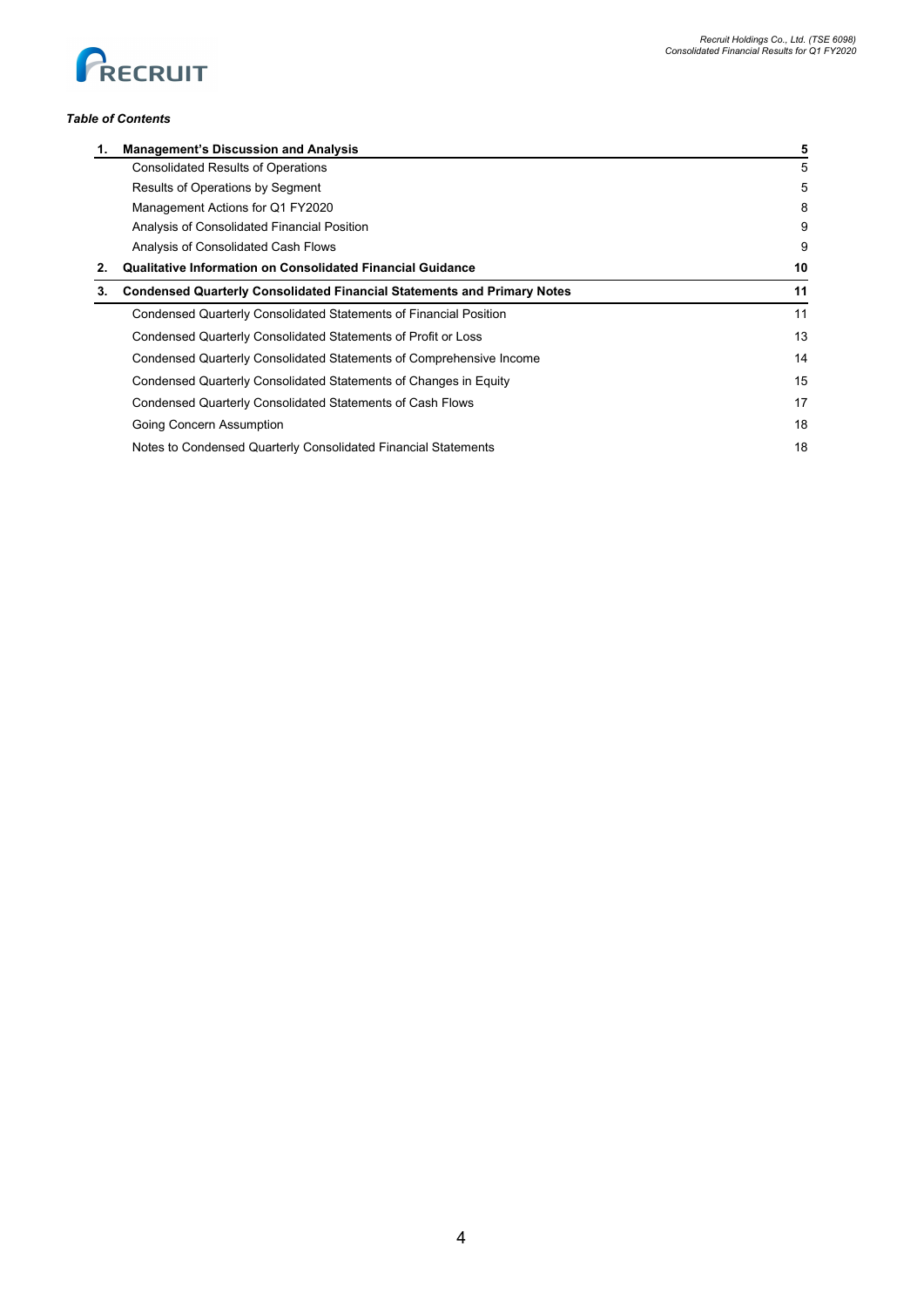

## *1. Management's Discussion and Analysis*

### *Consolidated Results of Operations*

Recruit Holdings' consolidated revenue for Q1 FY2020 was 475.4 billion yen, a decrease of 20.0% from the same period of the previous year. The global spread of COVID-19 and measures to help prevent the spread had a broad impact on business performance, and revenues decreased year on year in all three segments. Excluding the negative impact of foreign exchange rate movements of 7.8 billion yen during the quarter, consolidated revenue decreased 18.7% year on year.

Consolidated operating income for Q1 FY2020 was 26.6 billion yen, a decrease of 62.6% year on year. The Company focused on reducing selling, general and administrative expenses centered on advertising expenses. However, decreased revenue and 9.8 billion yen of other operating expenses resulted in significantly decreased operating income. Other operating expenses include additional non-recurring expenses arising from COVID-19 related measures and a loss on the sale of a subsidiary.

Profit before tax for Q1 FY2020 was 28.5 billion yen, a decrease of 65.3% year on year. Profit for the period for Q1 FY2020 was 22.4 billion yen, a decrease of 62.3% year on year. Profit attributable to owners of the parent for Q1 FY2020 was 22.3 billion yen, a decrease of 62.4% year on year.

Consolidated adjusted EBITDA for Q1 FY2020 was 53.4 billion yen, a decrease of 38.8% year on year, and adjusted EBITDA margin for Q1 FY2020 was 11.2%. The Company managed its operating expenses strategically and reduced selling, general and administrative expenses by 44.0 billion yen. The year on year decrease in these expenses was driven mainly by reduced advertising expenses and promotion expenses, as well as lower sales commissions which are directly correlated to revenue. Please refer to page 20 for further details regarding the breakdown of selling, general and administrative expenses.

Adjusted EPS for Q1 FY2020 was 17.49 yen, a decrease of 47.5% year on year. Quarterly profit available for dividends was 25.7 billion yen, a decrease of 52.0% year on year.

Research and development expenses in Q1 FY2020 were 16.9 billion yen.

|                                               | <b>Three Months</b><br>Ended June 30, |           | % change  |
|-----------------------------------------------|---------------------------------------|-----------|-----------|
| (In billions of yen, unless otherwise stated) | 2019                                  | 2020      |           |
| Consolidated operating results                |                                       |           |           |
| Revenue                                       | 594.4                                 | 475.4     | $-20.0\%$ |
| Operating income                              | 71.2                                  | 26.6      | $-62.6%$  |
| Profit before tax                             | 82.3                                  | 28.5      | -65.3%    |
| Profit for the period                         | 59.6                                  | 22.4      | $-62.3%$  |
| Profit attributable to owners of the parent   | 59.3                                  | 22.3      | $-62.4\%$ |
| Management Key Performance Indicators         |                                       |           |           |
| <b>Adjusted EBITDA</b>                        | 87.3                                  | 53.4      | $-38.8\%$ |
| Adjusted EBITDA margin                        | 14.7%                                 | 11.2%     |           |
| <b>Adjusted EPS</b>                           | 33.29 yen                             | 17.49 yen | $-47.5%$  |

### *Results of Operations by Segment*

## *HR Technology*

Revenue for Q1 FY2020 was 74.1 billion yen, a decrease of 27.5% year on year. On a US dollar basis, reported revenue declined 25.8%<sup>1</sup> for Q1 FY2020, primarily driven by a decrease in sponsored job advertising. Quarterly revenue year on year was also negatively impacted by reduced demand for candidate sourcing and screening solutions and employer branding products<sup>2</sup>.

Restrictions and social distancing measures put in place to limit the spread of COVID-19 forced many businesses around the world, especially SMEs, to pause operations, and caused large enterprises to turn cautious on hiring due to the economic uncertainty. This resulted in a significant reduction in sponsored jobs on Indeed and Glassdoor. At the same time, job seekers adjusted their search behavior in response to both health concerns and broad economic uncertainty, resulting in a significant decline in job seeker traffic.

However, during the latter half of Q1, HR Technology saw a partial recovery of employer and job seeker activity, particularly in the US, as restrictions were lifted and businesses resumed activities resulting in improving revenue trends in May and June.

Adjusted EBITDA for Q1 FY2020 declined by 59.4% year on year to 7.8 billion yen, primarily driven by the decline in revenue. Adjusted EBITDA margin was 10.6% for Q1 FY2020, a decrease from 18.9% for Q1 FY2019. In reaction to the significant decline in revenue and the mid- to long-term economic uncertainty, HR Technology continued its reduction of investments in sales and marketing and its hiring pause which were implemented in March.

Despite the challenging business environment, HR Technology continued to invest in innovative and differentiated product enhancements, including those aimed at employers with high volume hiring needs and others tailored to a new virtual work environment which serve enterprise clients' and individual users' present needs and the future demands of the market.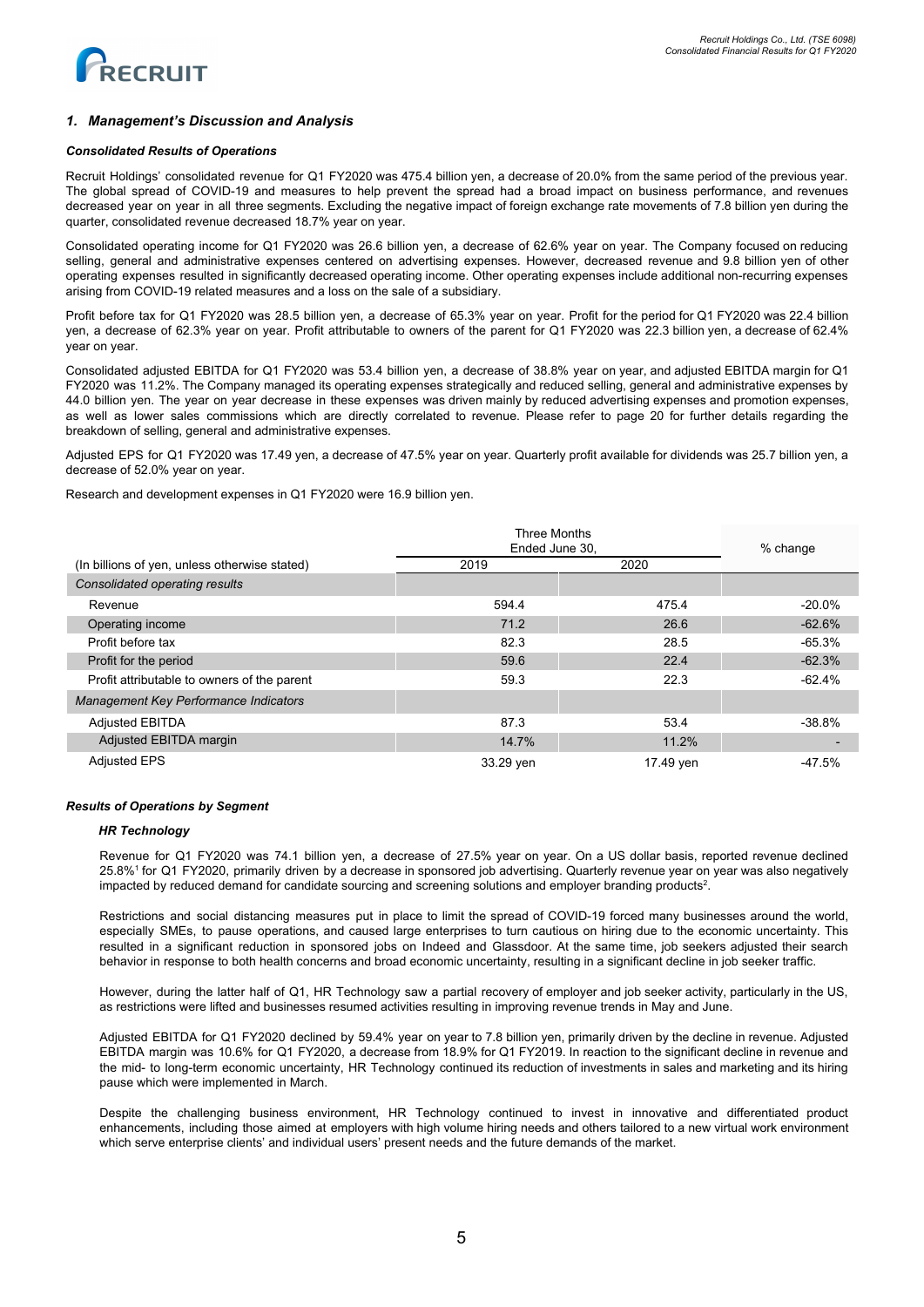

|                                               | Three Months<br>Ended June 30, |       | % change  |
|-----------------------------------------------|--------------------------------|-------|-----------|
| (In billions of yen, unless otherwise stated) | 2019                           | 2020  |           |
| Revenue                                       | 102.1                          | 74.1  | $-27.5%$  |
| <b>Adjusted EBITDA</b>                        | 19.3                           | 7.8   | $-59.4%$  |
| Adjusted EBITDA margin                        | 18.9%                          | 10.6% |           |
| Revenue in million US dollars <sup>1</sup>    | \$928                          | \$689 | $-25.8\%$ |

<sup>1</sup> The US dollar based revenue reporting represents the financial results of operating companies in this segment on a US dollar basis, which differ from the consolidated financial results of the Company.

<sup>2</sup> Indeed and Glassdoor product availability varies by country.

### *Media & Solutions*

\_\_\_\_\_\_\_\_\_\_\_\_\_\_\_\_\_\_\_\_\_\_\_

Revenue for Q1 FY2020 was 132.9 billion yen, a decrease of 29.1% year on year. The spread of COVID-19 and its preventative measures implemented to control it in Japan negatively affected revenue in both Marketing Solutions and HR Solutions.

Adjusted EBITDA for Q1 FY2020 was 27.3 billion yen, a decrease of 45.4% year on year due to decreased revenue in both operations. Adjusted EBITDA margin was 20.6%. In the past, Media & Solutions has faced a number of rapid changes in the business environment, and based on those experiences, it implemented quick and flexible cost controls, mainly by reducing marketing expenses while focusing on capturing enterprise clients' present and future demand for resuming their advertising and hiring activities.

Overall economic activity slowed following the declaration of the state of emergency and the issuance of shelter-in-place requests in Japan and monthly revenue declined year on year in April, May, and June 2020. However, as economic activity resumed after the state of emergency was lifted at the end of May, the year on year decline of monthly revenue in June improved compared to May, and the number of enterprise clients' advertising and hiring increased in June compared to the lowest point earlier in Q1 FY2020.

|                                     | Three Months Ended June 30, |       | % change |
|-------------------------------------|-----------------------------|-------|----------|
| (In billions of yen)                | 2019                        | 2020  |          |
| Revenue                             |                             |       |          |
| <b>Marketing Solutions</b>          | 105.7                       | 77.1  | $-27.1%$ |
| <b>HR Solutions</b>                 | 81.1                        | 55.1  | $-32.1%$ |
| Eliminations and Adjustments        | 0.7                         | 0.7   | $-6.0\%$ |
| Total                               | 187.6                       | 132.9 | $-29.1%$ |
| <b>Adjusted EBITDA</b>              |                             |       |          |
| <b>Marketing Solutions</b>          | 30.8                        | 17.2  | $-44.1%$ |
| <b>HR Solutions</b>                 | 23.5                        | 14.9  | $-36.6%$ |
| <b>Eliminations and Adjustments</b> | (4.2)                       | (4.7) |          |
| Total                               | 50.1                        | 27.3  | $-45.4%$ |
| Adjusted EBITDA margin              |                             |       |          |
| <b>Marketing Solutions</b>          | 29.1%                       | 22.3% |          |
| <b>HR Solutions</b>                 | 29.0%                       | 27.1% |          |
| Media & Solutions                   | 26.7%                       | 20.6% |          |

## **Marketing Solutions**

Revenue in Marketing Solutions was 77.1 billion yen, a decrease of 27.1% year on year. As the Japanese government requested people to stay indoors due to the spread of COVID-19, economic activity slowed and enterprise clients reduced their advertising budgets, leading to a significant decline in Marketing Solutions revenue, particularly in Bridal, Travel, and Dining.

Revenue in Bridal decreased 46.0% year on year due to a decline in enterprise clients' advertising as the reduced demand for wedding ceremonies affected their businesses. In Travel, both the number of hotel guests booked and the price per night declined due to travel restrictions placed on individuals, resulting in a revenue decrease in Q1 of 65.3% year on year.

In Dining, due to COVID-19 related restrictions, the reduced demand for dining out, limited opening hours, and reduced number of tables affected enterprise clients severely. As a result, advertising declined and revenue in Q1 decreased 81.3% year on year. The number of seats reserved online during Q1 FY2020 was 3.4 million, approximately 15% of the total during the same period in the previous year, demonstrating the severe impact of conditions on dining behavior. In June 2020 the number of seats reserved in *Hot Pepper Gourmet* was approximately 35% of the total during June 2019, indicating an improving trend from the lows of April and May.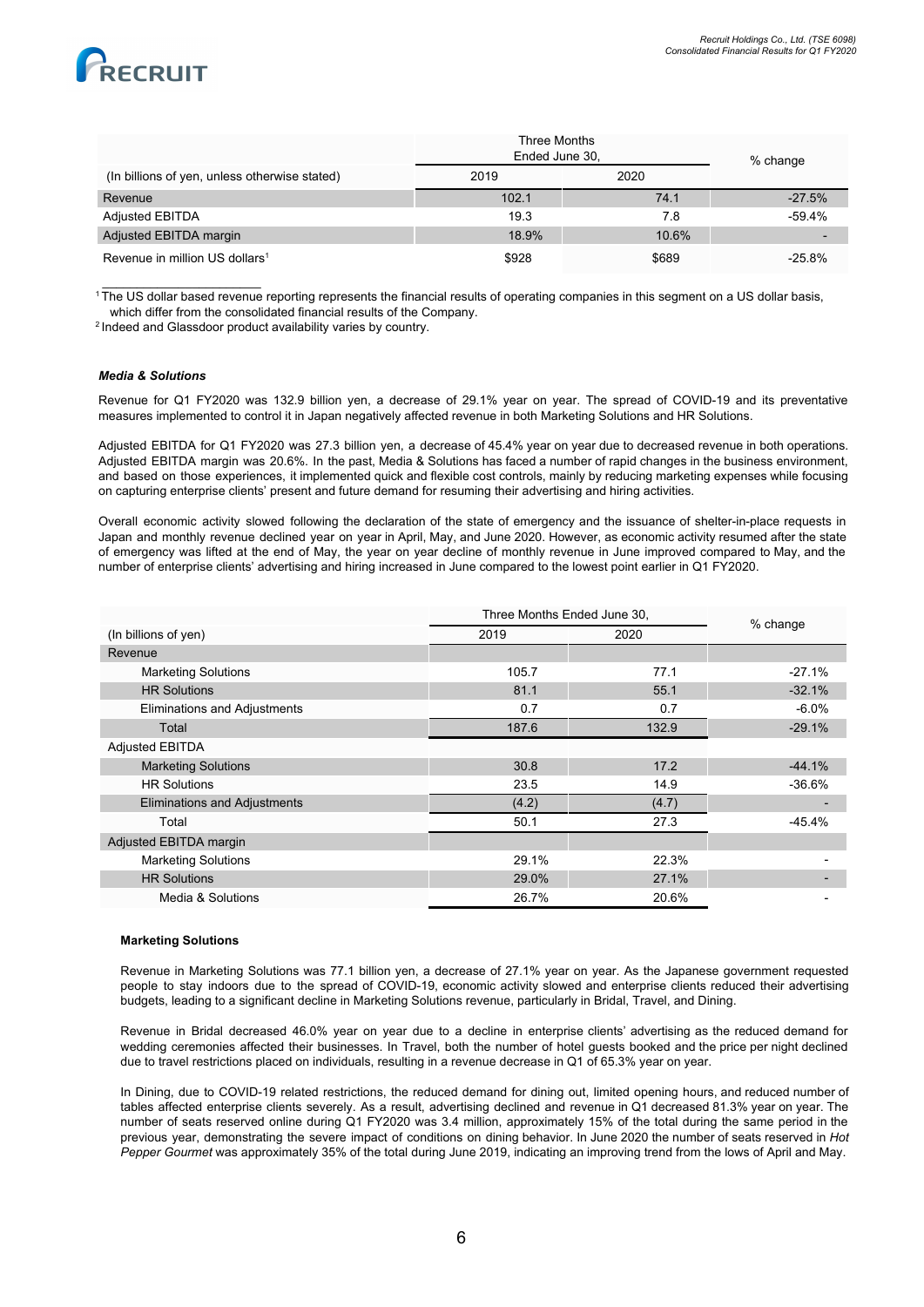

At the same time, revenue in Housing and Real Estate and Beauty declined 6.6% and 9.7% year on year, respectively. Enterprise clients' businesses in these subsegments remained resilient during this quarter, as the impact of COVID-19 related restrictions was relatively minor compared to other subsegments. As a result, the decrease in enterprise clients' advertising in these subsegments was limited. For reference, the number of online reservations during Q1 FY2020 on *Hot Pepper Beauty* was 21.97 million, approximately 80% of the total during the same period in the previous year. In June, the number of reservations online in *Hot Pepper Beauty* showed improving trends, recovering to the same level as June of the previous year.

Despite the challenging business environment, the number of accounts for AirPAY, a SaaS solution for accepting cashless payments, continued to grow steadily, as individual users' preference for contactless payments increased in response to COVID-19. The number of paid users for *Study Sapuri*, an online learning platform for students and adults, at the end of Q1 FY2020 was 1.4 million, up 89.0% from the previous year, as the demand for online education increased in response to temporary school closures. Revenues from these two services are included in Others.

Adjusted EBITDA in Marketing Solutions was 17.2 billion yen, a decrease of 44.1% year on year, and its adjusted EBITDA margin was 22.3%. Marketing Solutions managed its operating expenses strategically and flexibly, mainly by reducing marketing expenses.

| (In billions of yen)       |       | Three Months Ended June 30, |          |
|----------------------------|-------|-----------------------------|----------|
| <b>Marketing Solutions</b> | 2019  | 2020                        | % change |
| Revenue                    |       |                             |          |
| Housing and Real Estate    | 26.7  | 24.9                        | $-6.6%$  |
| <b>Beauty</b>              | 19.3  | 17.4                        | $-9.7%$  |
| <b>Bridal</b>              | 13.2  | 7.1                         | $-46.0%$ |
| Travel                     | 17.5  | 6.0                         | $-65.3%$ |
| Dining                     | 9.5   | 1.7                         | $-81.3%$ |
| <b>Others</b>              | 19.1  | 19.5                        | 2.1%     |
| Total                      | 105.7 | 77.1                        | $-27.1%$ |
| <b>Adjusted EBITDA</b>     | 30.8  | 17.2                        | $-44.1%$ |
| Adjusted EBITDA margin     | 29.1% | 22.3%                       |          |

## **HR Solutions**

Revenue in HR Solutions was 55.1 billion yen, a decrease of 32.1% year on year. Due to reduced hiring demand from enterprise clients in response to the spread of COVID-19 and its economic impacts, revenue in Recruiting in Japan decreased significantly.

HR Solutions operates several job boards which focus on particular stages of job seekers' careers with the largest part-time job board experiencing the most significant revenue impact from the spread of COVID-19. This was a result of a concentration of enterprise clients in the hospitality sector, whose demand for hiring sharply decreased in response to the state of emergency and shelter-in-place requests.

As the placement business operates on a pay-per-hire model in which revenue is recognized when a candidate is hired by an enterprise client, revenue from the placement business in Q1 FY2020 benefited from engagements that began in Q4 FY2019, when the adverse impacts of COVID-19 were less severe, and were completed during Q1 FY2020. Although overall hiring demand in the placement market declined in Q1, the Company focused on capturing demand from enterprise clients for highly skilled roles.

Adjusted EBITDA in HR solutions was 14.9 billion yen, a decrease of 36.6% year on year, and adjusted EBITDA margin was 27.1%. In addition to a decrease in sales commissions due to a decline in revenue, HR Solutions effectively reduced operating costs.

| (In billions of yen)   |       | Three Months Ended June 30, |          |
|------------------------|-------|-----------------------------|----------|
| <b>HR Solutions</b>    | 2019  | 2020                        | % change |
| Revenue                |       |                             |          |
| Recruiting in Japan    | 71.9  | 49.1                        | $-31.7%$ |
| <b>Others</b>          | 9.1   | 5.9                         | $-34.9%$ |
| Total                  | 81.1  | 55.1                        | $-32.1%$ |
| <b>Adjusted EBITDA</b> | 23.5  | 14.9                        | $-36.6%$ |
| Adjusted EBITDA margin | 29.0% | 27.1%                       |          |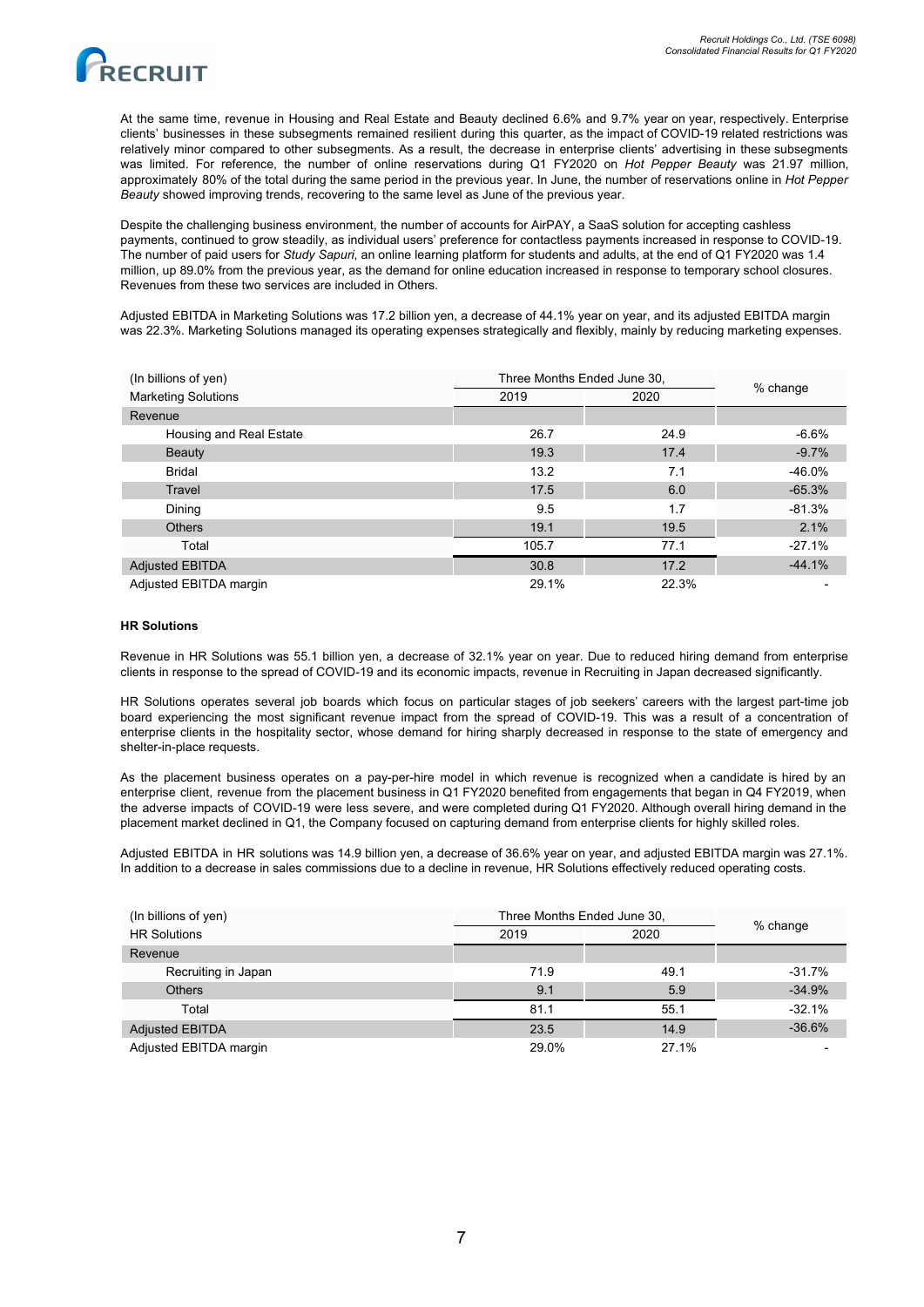

## *Staffing*

Revenue for Q1 FY2020 was 274.2 billion yen, a decrease of 12.3% year on year. Excluding the negative impact of foreign exchange rate movements of 6.1 billion yen, revenue decreased 10.3% year on year.

Revenue in Japan operations was 145.8 billion yen, an increase of 5.9% year on year, mainly due to an additional two business days in the quarter compared to the previous year, and increased billing prices following the implementation of the "equal pay for equal work" regulations beginning April 1, 2020, offset by a decrease in the number of operating hours of the temporary staff due to the suspension of businesses and decreased overtime work caused by the spread of COVID-19.

Revenue in Overseas operations was 128.4 billion yen, a decrease of 26.6% year on year, primarily due to restrictions on enterprise clients' business operations against the backdrop of COVID-19 related government-mandated lockdowns and other restrictions, and the negative impact of foreign exchange rate movements. These conditions, as well as uncertainty about the future, led to a significant decline in demand from enterprise clients for temporary staff. Excluding the negative impact of foreign exchange rate movements of 6.1 billion yen, revenue in Overseas operations decreased 23.0% year on year. Although the operating environment and results differed by country within Overseas operations, the year on year decline in monthly revenue gradually improved throughout the quarter.

Adjusted EBITDA for Q1 FY2020 was 19.8 billion yen, an increase of 0.2% year on year, and adjusted EBITDA margin improved to 7.2%.

Adjusted EBITDA for Japan operations was 17.0 billion yen, an increase of 44.7% year on year, mainly due to increased revenue and ongoing cost control measures, which included COVID-19 related reductions in travel costs, all while continuing to monitor costs in relation to labor market supply and demand. Adjusted EBITDA margin was 11.7% in Q1 FY2020.

Adjusted EBITDA for Overseas operations was 2.8 billion yen, a decrease of 64.8% year on year, and adjusted EBITDA margin decreased to 2.2%. Even in an uncertain global economic environment, Overseas operations maintained a positive adjusted EBITDA margin by taking prompt and appropriate actions in response to labor market trends and government programs in each overseas market, and by strengthening ongoing cost control initiatives.

|                        |       | Three Months Ended June 30, |          |  |
|------------------------|-------|-----------------------------|----------|--|
| (In billions of yen)   | 2019  | 2020                        | % change |  |
| Revenue                |       |                             |          |  |
| Japan                  | 137.7 | 145.8                       | 5.9%     |  |
| Overseas               | 174.8 | 128.4                       | $-26.6%$ |  |
| Total                  | 312.5 | 274.2                       | $-12.3%$ |  |
|                        |       |                             |          |  |
| Adjusted EBITDA        |       |                             |          |  |
| Japan                  | 11.7  | 17.0                        | 44.7%    |  |
| Overseas               | 8.0   | 2.8                         | $-64.8%$ |  |
| Total                  | 19.8  | 19.8                        | 0.2%     |  |
|                        |       |                             |          |  |
| Adjusted EBITDA margin |       |                             |          |  |
| Japan                  | 8.5%  | 11.7%                       |          |  |
| Overseas               | 4.6%  | 2.2%                        |          |  |
| Staffing               | 6.3%  | 7.2%                        |          |  |

### *Management Actions for Q1 FY2020*

## **The Company's Response to the Spread of COVID-19**

Amidst the spread of COVID-19, the Company has continued to prioritize the health and safety of its employees, their families, and their communities. The Company has also focused on supporting individual users, enterprise clients, and business partners, and operates its businesses while implementing measures to help prevent the spread of COVID-19. In addition, each SBU has leveraged new and existing tools to continue to support all of their stakeholders facing new and unique challenges during this period. Please find more information regarding the Company's response to COVID-19 on the website below:

https://recruit-holdings.com/newsroom/covid19.html

## Consignment Agreement of Administrative Work for Rent Assistance Program by The Small and Medium Enterprise Agency in Japan

Recruit Co, Ltd., a consolidated subsidiary of the Company and the headquarters of the Media & Solutions SBU, announced on June 22, 2020, that it had signed a consignment agreement with The Small and Medium Enterprise Agency of the Ministry of Economy, Trade and Industry (the "Agency") to support the implementation of the Rent Assistance Program for SMEs and individual business owners, one of the efforts to support the economy introduced by the Japanese government. The agreement established a consortium, which is made up of six companies including Recruit Co, Ltd., that supports the Agency in order to implement the program effectively and efficiently. The application process for the program started on July 14, 2020.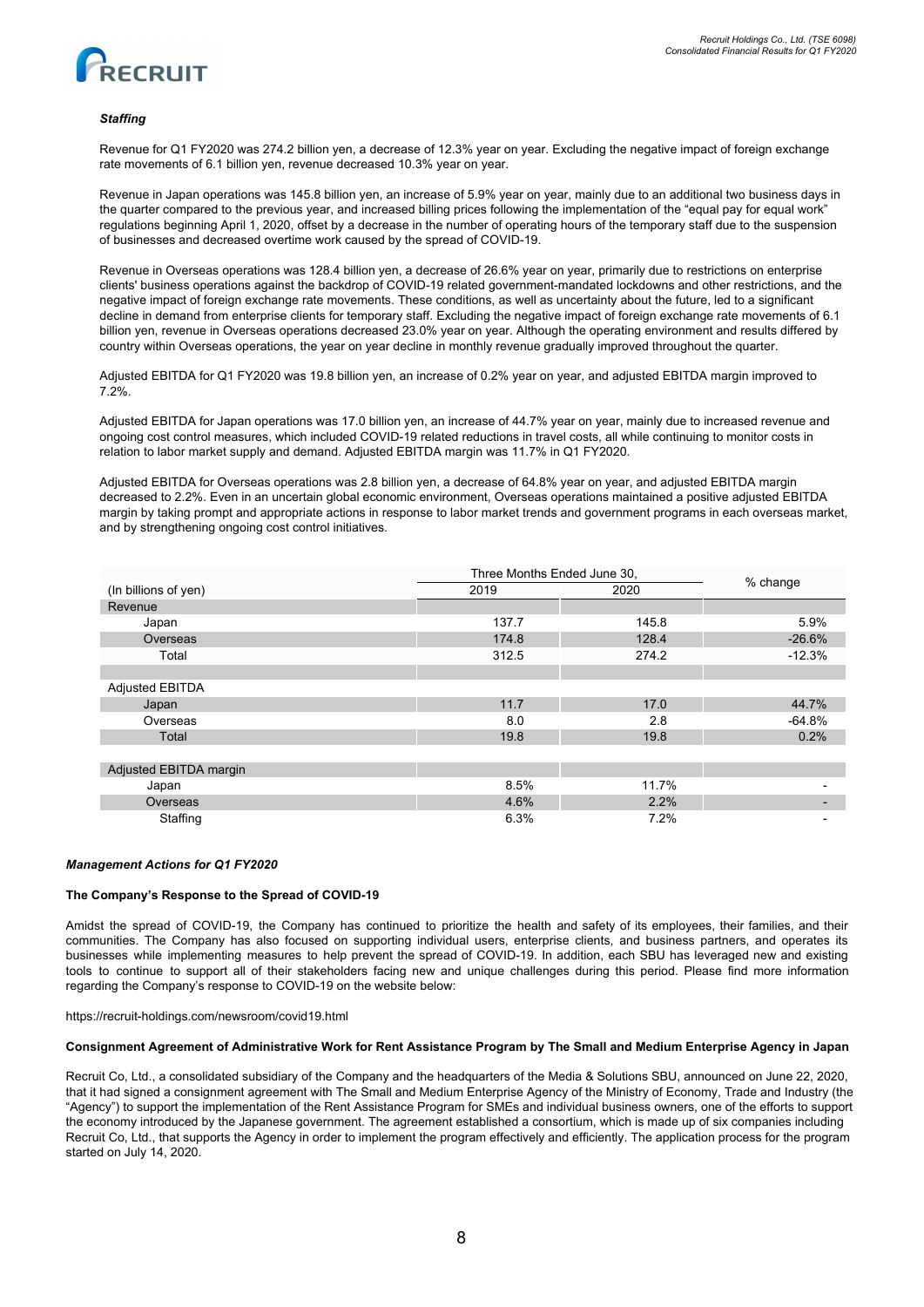



For related information, please refer to the following release (Japanese only):

"Recruit Co, Ltd. announces Consignment Agreement of Administrative Work for Rent Assistance Program by The Small and Medium Enterprise Agency in Japan" released on June 22, 2020

[https://www.recruit.co.jp/newsroom/notification/2020/0622\\_18734.html](https://www.recruit.co.jp/newsroom/notification/2020/0622_18734.html)

#### *Analysis of Consolidated Financial Position*

As of the end of Q1 FY2020, cash and cash equivalents and interest-bearing debt which includes bonds and borrowings, excluding lease liabilities, on a consolidated basis were 445.9 billion yen and 136.0 billion yen, respectively. Net cash, the amount calculated by subtracting interest-bearing debt from cash and cash equivalents, was 309.8 billion yen, increased 25.2 billion yen compared to the end of FY2019.

The maximum amount of borrowings under overdraft agreements was 113.0 billion yen as of June 30, 2020, and the entire amount remained unused. In addition, committed credit facilities with a total maximum borrowing amount of 399.9 billion yen, for which the Company entered into an agreement on April 30, 2020, remained unused as of June 30, 2020.

Also, the Company has registered a maximum 200.0 billion yen worth of corporate bonds for potential issuances, the full amount of which is unissued as of June 30, 2020.

| (In billions of yen)                              | As of March 31, 2020 | As of June 30, 2020 | Variance |
|---------------------------------------------------|----------------------|---------------------|----------|
| Assets                                            |                      |                     |          |
| Total current assets                              | 829.9                | 788.0               | (41.9)   |
| Total non-current assets                          | 1,168.9              | 1,172.8             | 3.9      |
| Total assets                                      | 1,998.9              | 1,960.9             | (37.9)   |
| Liabilities                                       |                      |                     |          |
| Total current liabilities                         | 511.7                | 473.2               | (38.4)   |
| Total non-current liabilities                     | 491.4                | 487.7               | (3.7)    |
| <b>Total liabilities</b>                          | 1,003.1              | 960.9               | (42.1)   |
| Equity                                            |                      |                     |          |
| Total equity attributable to owners of the parent | 988.4                | 992.4               | 3.9      |
| Non-controlling interests                         | 7.2                  | 7.5                 | 0.2      |
| Total equity                                      | 995.7                | 999.9               | 4.2      |

### *Analysis of Consolidated Cash Flows*

Cash and cash equivalents as of June 30, 2020 were 445.9 billion yen, an increase of 24.6 billion yen from the end of FY2019, since cash inflows from operating activities exceeded cash outflows of investing and financing activities.

Net cash provided by operating activities were 86.8 billion yen, an increase of 32.8 billion yen year on year. This was primarily due to collection of trade and other receivables which were recognized by the end of the previous year.

Net cash used in investing activities were 25.0 billion yen, a decrease of 0.9 billion yen year on year. This was primarily attributable to payments for purchase of intangible assets such as software.

Net cash used in financing activities were 35.6 billion yen, a decrease of 4.2 billion yen year on year. This was primarily attributable to the payment of dividends.

|                                                              | Three Months Ended June 30, | Variance |       |
|--------------------------------------------------------------|-----------------------------|----------|-------|
| (In billions of yen)                                         | 2019                        | 2020     |       |
| Net cash flows from operating activities                     | 53.9                        | 86.8     | 32.8  |
| Net cash flows from investing activities                     | (24.1)                      | (25.0)   | (0.9) |
| Net cash flows from financing activities                     | (31.4)                      | (35.6)   | (4.2) |
| Effect of exchange rate changes on cash and cash equivalents | (6.4)                       | (1.3)    | 5.0   |
| Net increase (decrease) in cash and cash equivalents         | (8.1)                       | 24.6     | 32.8  |
| Cash and cash equivalents at the beginning of the period     | 402.9                       | 421.2    | 18.3  |
| Cash and cash equivalents at the end of the period           | 394.7                       | 445.9    | 51.1  |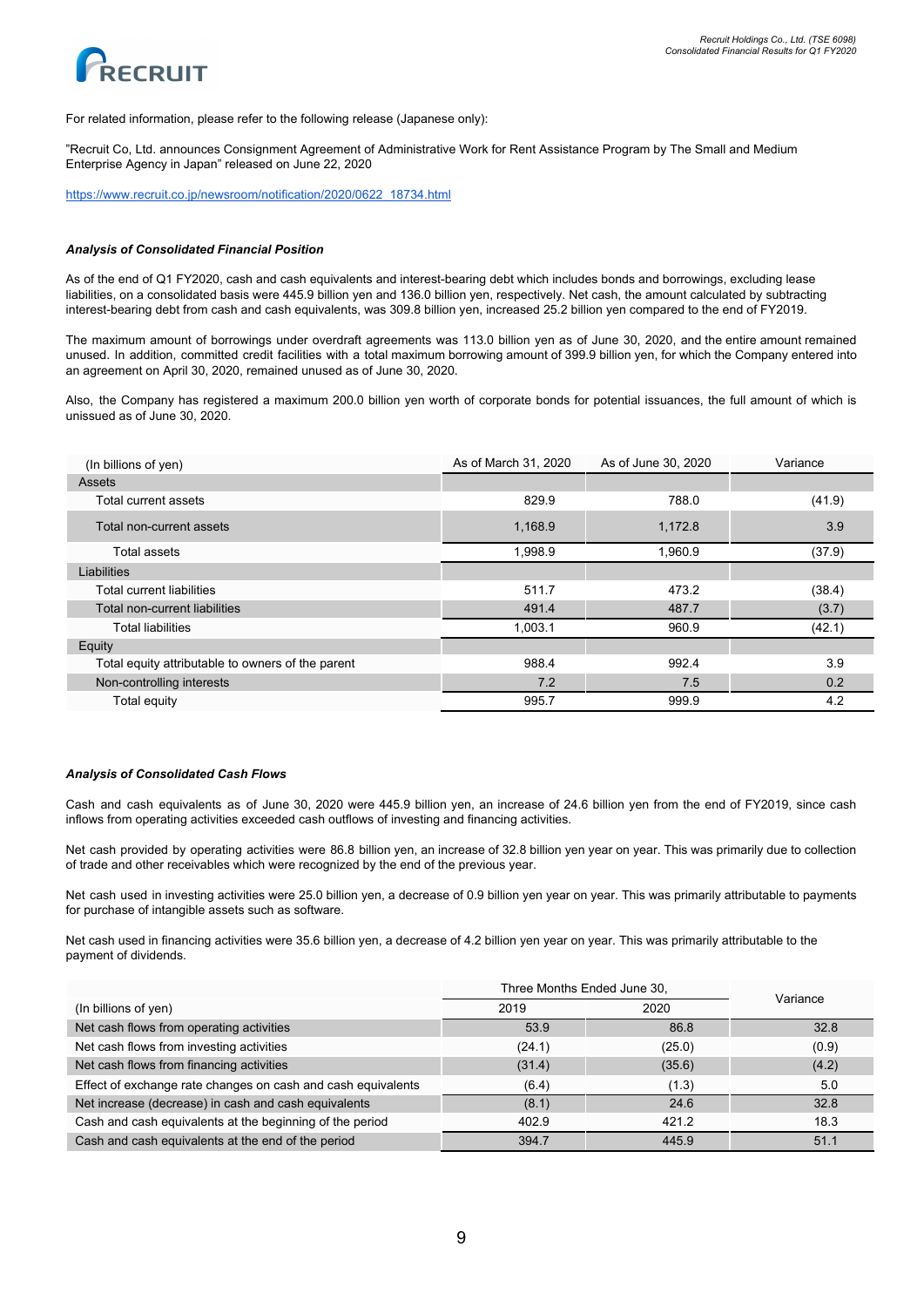

## *2. Qualitative Information on Consolidated Financial Guidance*

Due to the uncertainty and rapidly evolving conditions around the world, the Company is unable at this time to reliably predict the impact that the global spread of COVID-19 will have on its FY2020 financial performance. As a result, the Company is not providing consolidated financial guidance for FY2020 at this time. The Company plans to provide consolidated financial guidance for FY2020 when the Company is able to reasonably estimate the magnitude of the impact of the global spread of COVID-19 on its business.

The Company's consolidated monthly revenue for July exceeded that of June. However, monthly revenue decreased approximately 15% year on year, which was slightly worse than that of June. The global economic outlook remains uncertain, and lockdowns and other restrictions may continue or may be implemented again in many countries. Therefore, the Company expects that the global spread of COVID-19 will continue to have a significant adverse impact on financial performance in Q2 FY2020 and beyond.

## **Latest Business Operation Update by Segment (Preliminary Results)**

### **HR Technology**

Monthly revenue for July in HR Technology decreased approximately 7% year on year on a US dollar basis, while exceeding the monthly revenue and year on year growth rate for June. This result represented a continuation of improving revenue trends driven by increases in sponsored jobs and other hiring activities. In addition, job seeker activity has rebounded in July with monthly unique visitor traffic on Indeed reaching pre-COVID-19 levels. However, HR Technology remains cautious regarding the pace and trajectory of continued improvement due to ongoing widespread health and related economic risks and how those conditions may affect enterprise client and job seeker activity.

### **Media & Solutions**

Monthly revenue for July in Media & Solutions decreased approximately 26% year on year, while exceeding the monthly revenue and year on year growth rate for June. Housing and Real Estate and Beauty started to show signs of revenue recovery during Q1, while the outlook for Bridal, Travel and Dining remains cautious. In addition in HR Solutions, the adverse impact on placement services due to the spread of COVID-19 in Q1 FY2020 is likely to affect the financial performance of this business in Q2 FY2020 and beyond. As a result of these conditions, the outlook for Media & Solutions remains uncertain.

## **Staffing**

Monthly revenue for July in Staffing exceeded that of June. However, the monthly revenue decreased approximately 10% year on year, which was worse than that of June. In Japan operations, July revenue was lower than that of June, and the revenue growth trend turned negative to a decrease of approximately 3% year on year, mainly due to one less business day compared to July 2019, and uncertain demand from enterprise clients for temporary staff due to the prolonged COVID-19 impact on their businesses. Monthly revenue for July in Overseas operations exceeded that of June. However, the monthly revenue decreased approximately 16% which was worse than that of June. The business environment surrounding enterprise clients remains challenging which has directly impacted demand for temporary staff, preventing a steady revenue recovery in Overseas operations. As a result, the outlook of Staffing still remains uncertain.

On April 30, 2020, the Company entered into a committed credit facility agreement of 399.9 billion yen with a syndicate of financial institutions, and as of August 26, 2020, the facility remains unused.

Consolidated monthly revenue reporting represents the unaudited financial results of operating companies as reported on a monthly basis (before applying intercompany eliminations or adjustments) and monthly revenue reporting for segments represents the unaudited financial results of operating companies as reported on a monthly basis (excluding the impact of foreign exchange rate movements and before applying intercompany eliminations or adjustments). These figures may differ in certain material respects from the consolidated financial results of the Company reported under IFRS. Accordingly, monthly revenue figures are not comparable to consolidated revenue reported by the Company and should not be regarded as a substitute for the consolidated financial results of the Company.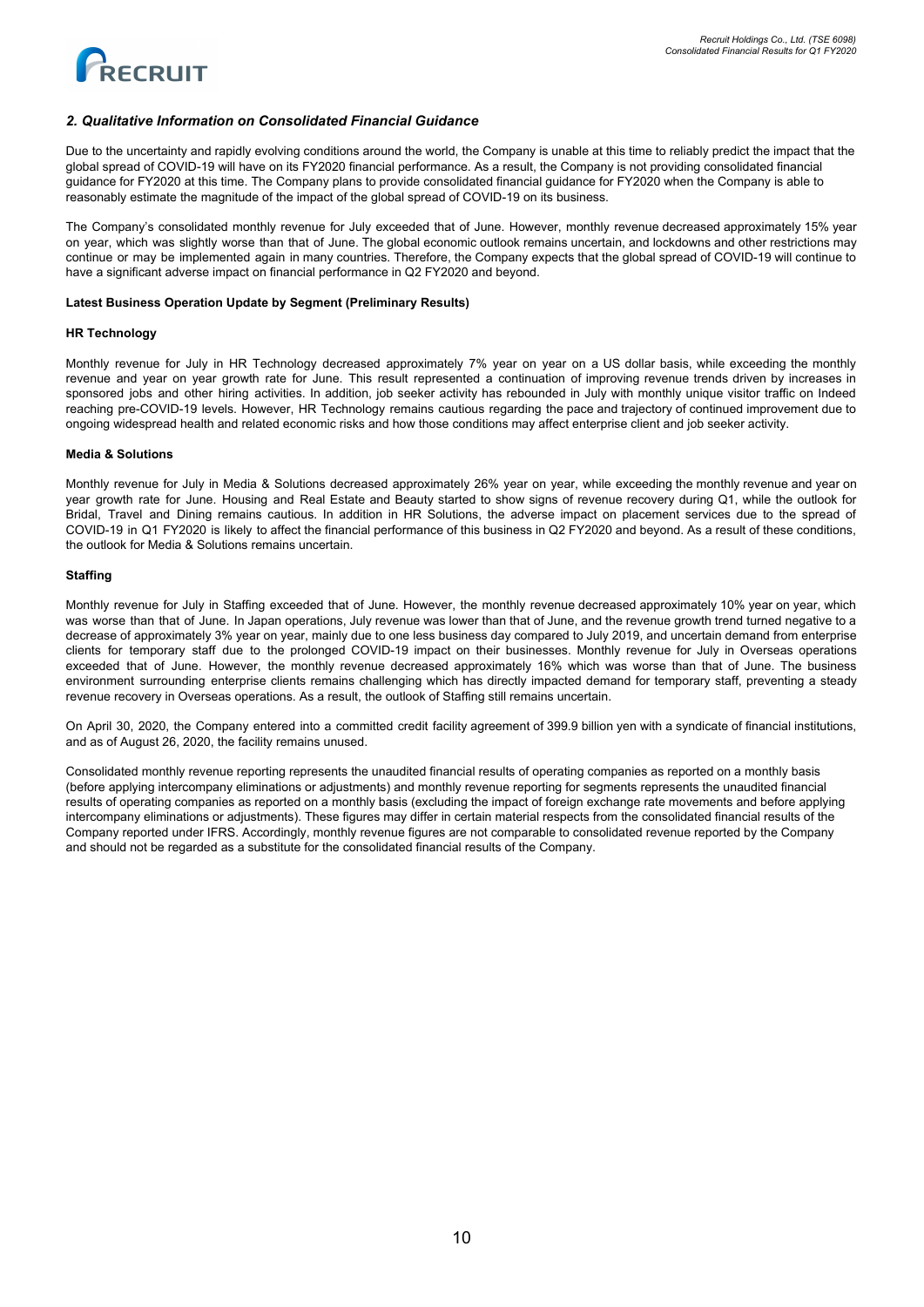

# *3. Condensed Quarterly Consolidated Financial Statements and Primary Notes*

# **Condensed Quarterly Consolidated Statements of Financial Position**

|                                                 |                      | (In millions of yen) |
|-------------------------------------------------|----------------------|----------------------|
|                                                 | As of March 31, 2020 | As of June 30, 2020  |
| Assets                                          |                      |                      |
| <b>Current assets</b>                           |                      |                      |
| Cash and cash equivalents                       | 421,253              | 445,900              |
| Trade and other receivables                     | 327,614              | 268,084              |
| Other financial assets                          | 40,119               | 35,121               |
| Other assets                                    | 40,991               | 38,965               |
| Total current assets                            | 829,979              | 788,071              |
| Non-current assets                              |                      |                      |
| Property and equipment                          | 92,200               | 92,172               |
| Right-of-use assets                             | 258,230              | 249,577              |
| Goodwill                                        | 383,163              | 383,200              |
| Intangible assets                               | 216,388              | 212,456              |
| Investments in associates and<br>joint ventures | 64,614               | 64,428               |
| Other financial assets                          | 120,656              | 134,458              |
| Deferred tax assets                             | 27,931               | 30,996               |
| Other assets                                    | 5,752                | 5,584                |
| Total non-current assets                        | 1,168,938            | 1,172,876            |
| <b>Total assets</b>                             | 1,998,917            | 1,960,948            |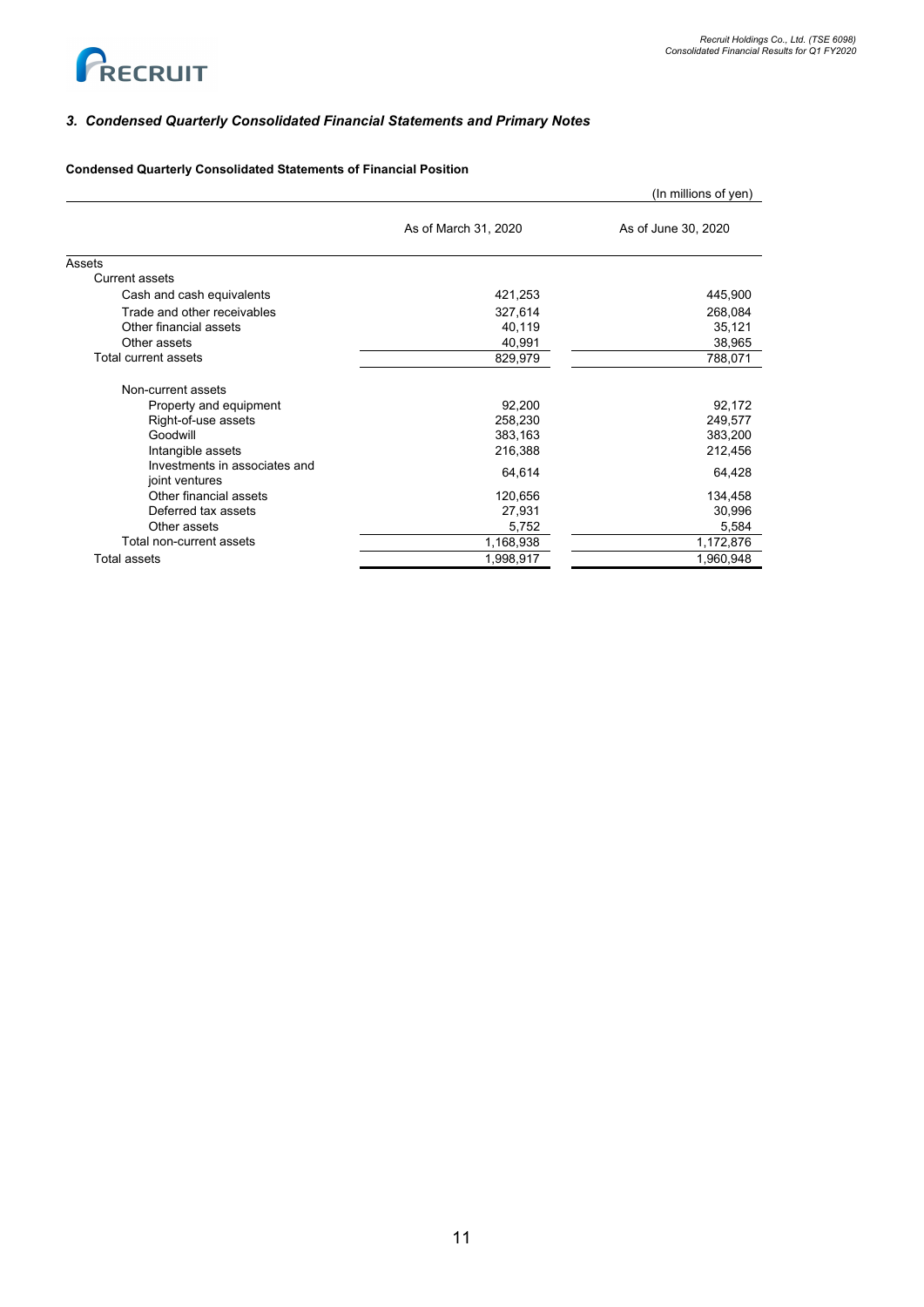

|                                                |                      | (In millions of yen) |
|------------------------------------------------|----------------------|----------------------|
|                                                | As of March 31, 2020 | As of June 30, 2020  |
| Liabilities and equity                         |                      |                      |
| Liabilities                                    |                      |                      |
| <b>Current liabilities</b>                     |                      |                      |
| Trade and other payables                       | 219,021              | 179,148              |
| Bonds and borrowings                           | 24,551               | 24,294               |
| Lease liabilities                              | 31,459               | 31,844               |
| Other financial liabilities                    | 816                  | 1,228                |
| Income tax payables                            | 16.850               | 17.757               |
| Provisions                                     | 5,810                | 5,079                |
| Other liabilities                              | 213,223              | 213,928              |
| <b>Total current liabilities</b>               | 511,733              | 473,281              |
| Non-current liabilities                        |                      |                      |
| Bonds and borrowings                           | 112,148              | 111,786              |
| Lease liabilities                              | 240,254              | 231,087              |
| Other financial liabilities                    | 2,043                | 2,130                |
| Provisions                                     | 9,489                | 9,709                |
| Net liability for retirement benefits          | 53,459               | 53,447               |
| Deferred tax liabilities                       | 52,912               | 53,842               |
| Other liabilities                              | 21,132               | 25,707               |
| Total non-current liabilities                  | 491,440              | 487,710              |
| <b>Total liabilities</b>                       | 1,003,174            | 960,991              |
|                                                |                      |                      |
| Equity<br>Equity attributable to owners of the |                      |                      |
| parent                                         |                      |                      |
| Common stock                                   | 40,000               | 40,000               |
| Share premium                                  | 18,904               | 18,255               |
| Retained earnings                              | 1,067,492            | 1,070,296            |
| Treasury stock                                 | (113, 244)           | (113, 132)           |
| Other components of equity                     | (24, 702)            | (22, 977)            |
| Total equity attributable to owners of         |                      |                      |
| the parent                                     | 988,449              | 992,440              |
| Non-controlling interests                      | 7,293                | 7,515                |
| <b>Total equity</b>                            | 995,743              | 999,956              |
| Total liabilities and equity                   | 1,998,917            | 1,960,948            |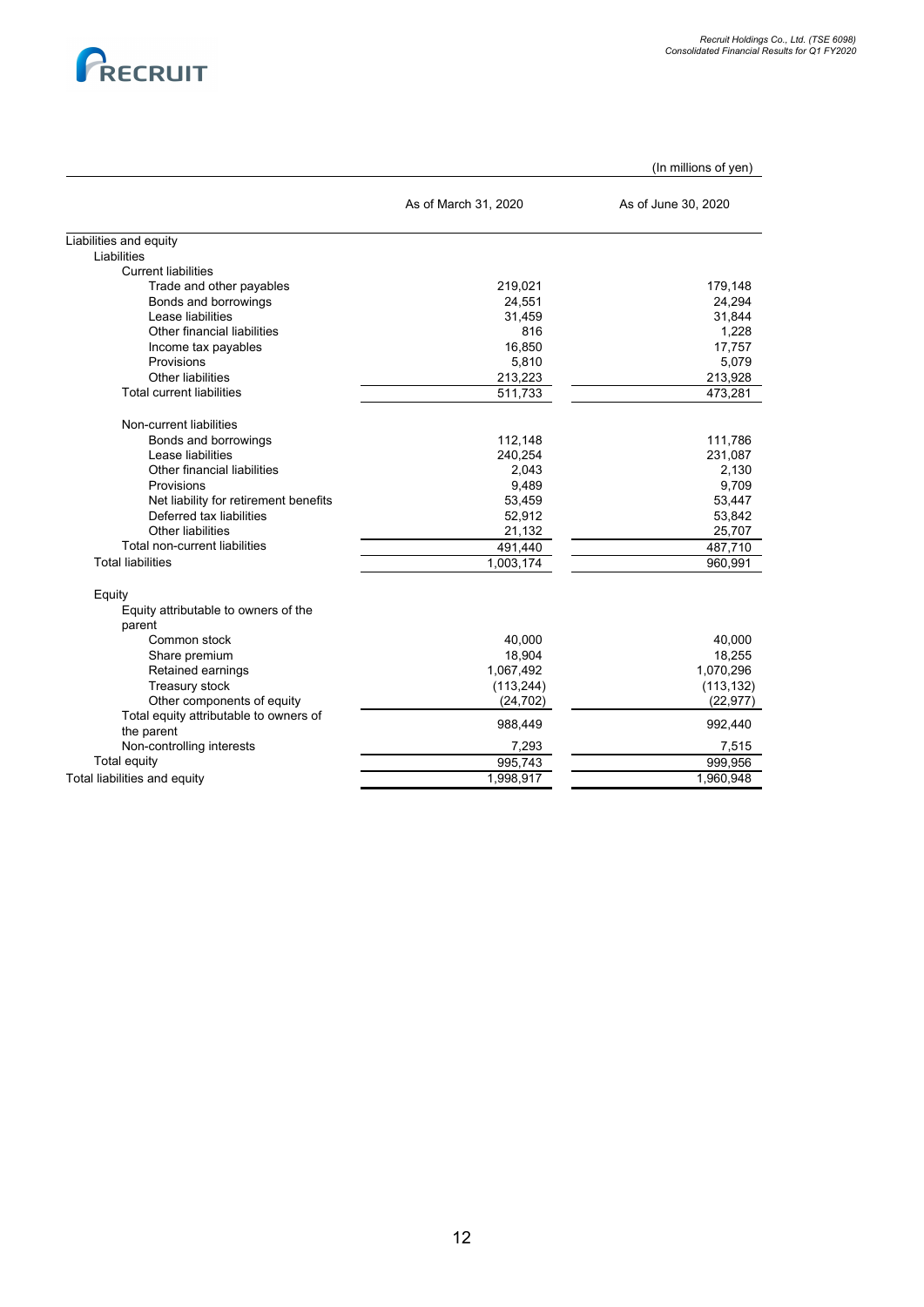

# **Condensed Quarterly Consolidated Statements of Profit or Loss**

|                                                                 |                           | (In millions of yen)      |
|-----------------------------------------------------------------|---------------------------|---------------------------|
|                                                                 | <b>Three Months Ended</b> | <b>Three Months Ended</b> |
|                                                                 | June 30, 2019             | June 30, 2020             |
| Revenue                                                         | 594,409                   | 475,488                   |
| Cost of sales                                                   | 277,377                   | 237,988                   |
| Gross profit                                                    | 317,032                   | 237,499                   |
| Selling, general and administrative expenses                    | 247,872                   | 203,823                   |
| Other operating income                                          | 3,761                     | 2,861                     |
| Other operating expenses                                        | 1,687                     | 9,865                     |
| Operating income                                                | 71,233                    | 26,671                    |
| Share of profit (loss) of associates and joint<br>ventures      | (2, 438)                  | 1,314                     |
| Gain (loss) on change in ownership interests<br>in an associate | 12,053                    | 53                        |
| Finance income                                                  | 2,267                     | 1,455                     |
| Finance costs                                                   | 779                       | 946                       |
| Profit before tax                                               | 82,336                    | 28,547                    |
| Income tax expense                                              | 22,726                    | 6,090                     |
| Profit for the period                                           | 59,610                    | 22,457                    |
| Profit attributable to:                                         |                           |                           |
| Owners of the parent                                            | 59,311                    | 22,323                    |
| Non-controlling interests                                       | 298                       | 133                       |
| Profit for the period                                           | 59,610                    | 22,457                    |
| Earnings per share attributable to owners of<br>the parent      |                           |                           |
| Basic earnings per share (yen)                                  | 35.50                     | 13.54                     |
| Diluted earnings per share (yen)                                | 35.43                     | 13.52                     |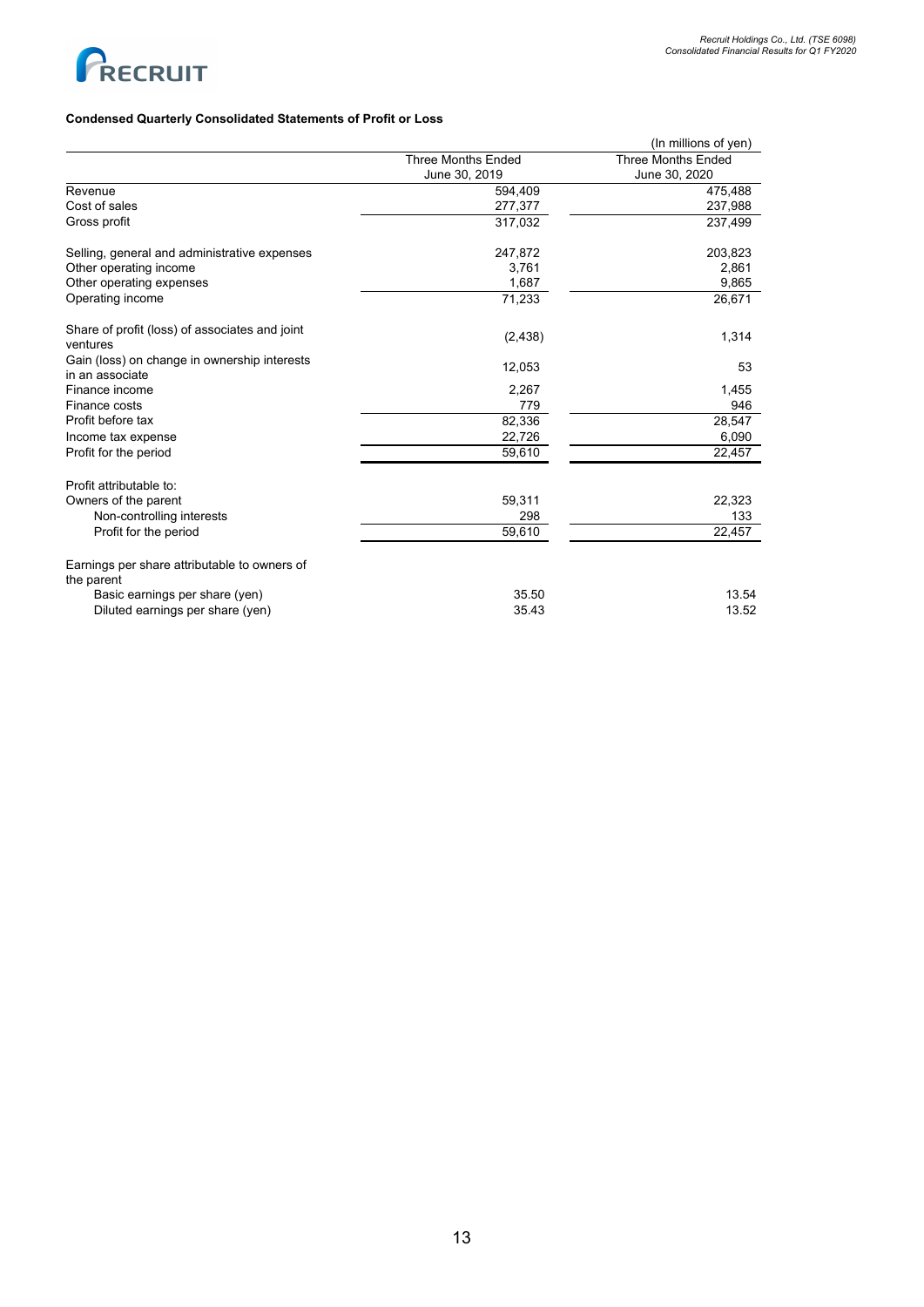

# **Condensed Quarterly Consolidated Statements of Comprehensive Income**

|                                                                                                |                                            | (In millions of yen)                       |
|------------------------------------------------------------------------------------------------|--------------------------------------------|--------------------------------------------|
|                                                                                                | <b>Three Months Ended</b><br>June 30, 2019 | <b>Three Months Ended</b><br>June 30, 2020 |
|                                                                                                |                                            |                                            |
| Profit for the period                                                                          | 59,610                                     | 22,457                                     |
| Other comprehensive income                                                                     |                                            |                                            |
| Items that will not be reclassified to profit or loss:                                         |                                            |                                            |
| Net change in financial assets measured at<br>fair value through other comprehensive<br>income | (4, 184)                                   | 5,276                                      |
| Remeasurements of defined retirement benefit<br>plans                                          |                                            |                                            |
| Share of other comprehensive income of<br>associates and joint ventures                        | 30                                         | (32)                                       |
| Subtotal                                                                                       | (4, 154)                                   | 5,244                                      |
| Items that may be reclassified subsequently to<br>profit or loss:                              |                                            |                                            |
| Exchange differences on translation of foreign<br>operations                                   | (19, 115)                                  | 1,231                                      |
| Effective portion of changes in fair value of<br>cash flow hedges                              | 202                                        | 323                                        |
| Subtotal                                                                                       | (18, 913)                                  | 1,554                                      |
| Other comprehensive income (loss) for the period,<br>net of tax                                | (23,067)                                   | 6,798                                      |
| Comprehensive income for the period                                                            | 36,542                                     | 29,256                                     |
| Comprehensive income attributable to:                                                          |                                            |                                            |
| Owners of the parent                                                                           | 36,335                                     | 29,149                                     |
| Non-controlling interests                                                                      | 207                                        | 106                                        |
| Total comprehensive income                                                                     | 36,542                                     | 29,256                                     |
|                                                                                                |                                            |                                            |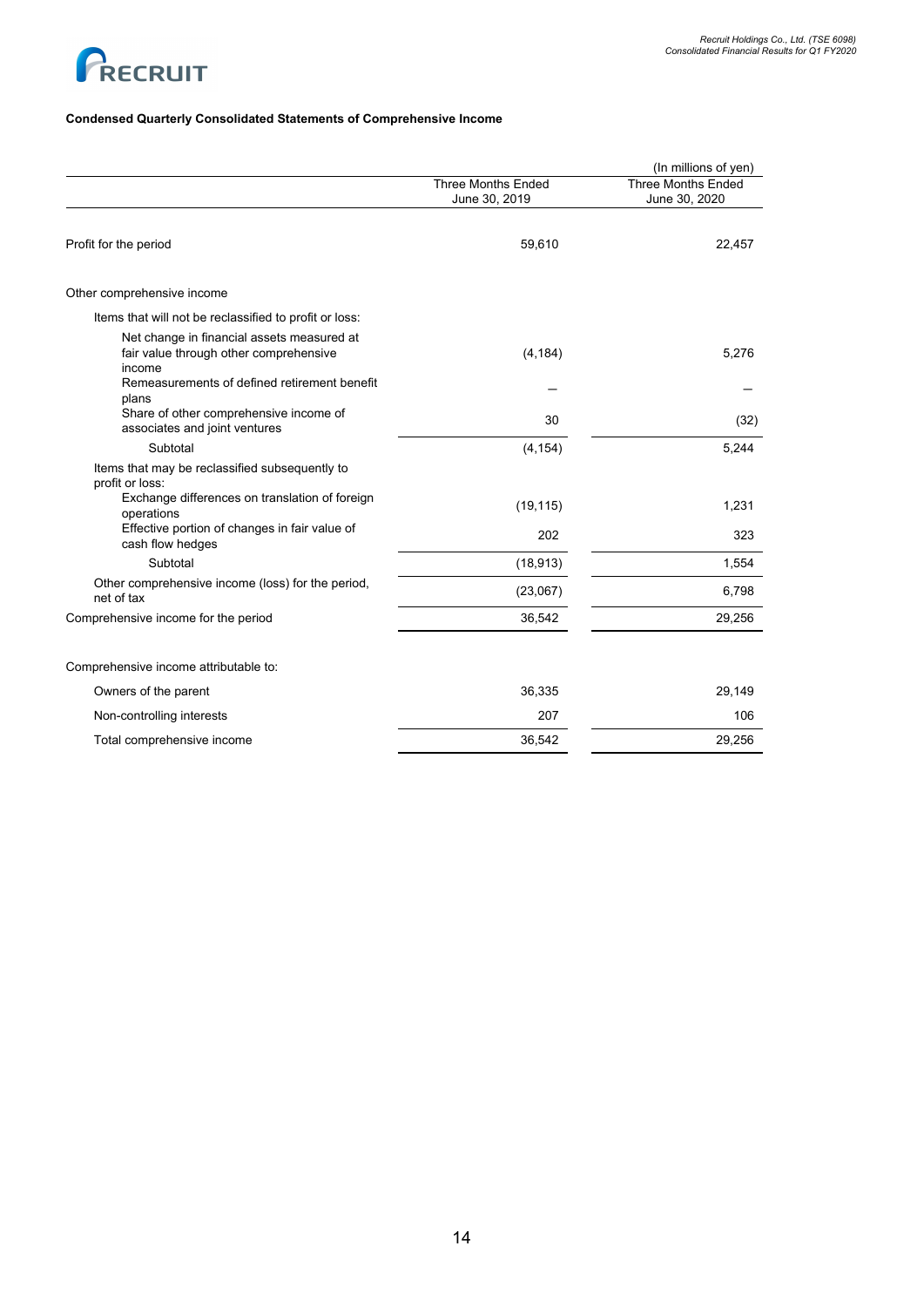(In millions of yen)



# **Condensed Quarterly Consolidated Statements of Changes in Equity**

For the Three Months Ended June 30, 2019

Equity attributable to owners of the parent Common<br>stock Share premium Retained<br>earnings Treasury stock Other components of equity Share-based payments Exchange differences on translation of foreign  $\frac{\text{operations}}{(8,198)}$ **Effective** portion of changes in fair value of cash flow hedges<br>635 Balance at April 1, 2019 10,000 49,136 942,449 (32,378) 4,132<br>Profit for the period 59,311 Profit for the period Other comprehensive ourse complemensive the complemensive the complement of the complement of the complement of the complement of the complement of the complement of the complement of the complement of the complement of the complement of the Comprehensive income for  $\text{[conjecture]}$  -  $\text{[conjecture]}$  -  $\text{[conjecture]}$  -  $\text{[conjecture]}$  -  $\text{[conjecture]}$  -  $\text{[19,024)}$  202 Transfer from share premium to common .<br>stock 30,000 (30,000) Transfer from other components of equity to retained earnings (4,154) Disposal of treasury stock (2) (2) 19 (16) (24,226)  $(24, 226)$ Share-based payments 492<br>Other (0) (96) 492 Other (0) (96) Transactions with owners total 30,000 (30,003) (28,477) <sup>19</sup> <sup>476</sup> - - Balance at June 30, 2019 **40,000 19,132 973,283** (32,359) 4,609 (27,222) 837

|                                                                     |                                                                                                         | Equity attributable to owners of the parent                   |           |                   |                              |                   |
|---------------------------------------------------------------------|---------------------------------------------------------------------------------------------------------|---------------------------------------------------------------|-----------|-------------------|------------------------------|-------------------|
|                                                                     |                                                                                                         | Other components of equity                                    |           |                   |                              |                   |
|                                                                     | Net change in<br>financial assets<br>measured at fair<br>value through other<br>comprehensive<br>income | Remeasure-<br>ments of defined<br>retirement<br>benefit plans | Total     | Total             | Non-controlling<br>interests | Total equity      |
| Balance at April 1, 2019                                            |                                                                                                         |                                                               | (3, 431)  | 965,775<br>59,311 | 6,475<br>298                 | 972,251<br>59,610 |
| Profit for the period<br>Other comprehensive                        |                                                                                                         |                                                               |           |                   |                              |                   |
| income                                                              | (4, 154)                                                                                                |                                                               | (22, 976) | (22, 976)         | (91)                         | (23,067)          |
| Comprehensive income for<br>the period                              | (4, 154)                                                                                                |                                                               | (22, 976) | 36,335            | 207                          | 36,542            |
| Transfer from share<br>premium to common<br>stock                   |                                                                                                         |                                                               |           |                   |                              |                   |
| Transfer from other<br>components of equity to<br>retained earnings | 4,154                                                                                                   |                                                               | 4,154     |                   |                              |                   |
| Disposal of treasury stock                                          |                                                                                                         |                                                               | (16)      | 0                 |                              | $\Omega$          |
| <b>Dividends</b>                                                    |                                                                                                         |                                                               |           | (24, 226)         |                              | (24, 226)         |
| Share-based payments                                                |                                                                                                         |                                                               | 492       | 492               |                              | 492               |
| Other                                                               |                                                                                                         |                                                               |           | (97)              | (1)                          | (98)              |
| Transactions with owners -<br>total                                 | 4,154                                                                                                   |                                                               | 4,630     | (23, 830)         | (1)                          | (23, 832)         |
| Balance at June 30, 2019                                            | ۰                                                                                                       |                                                               | (21, 776) | 978,280           | 6,681                        | 984,961           |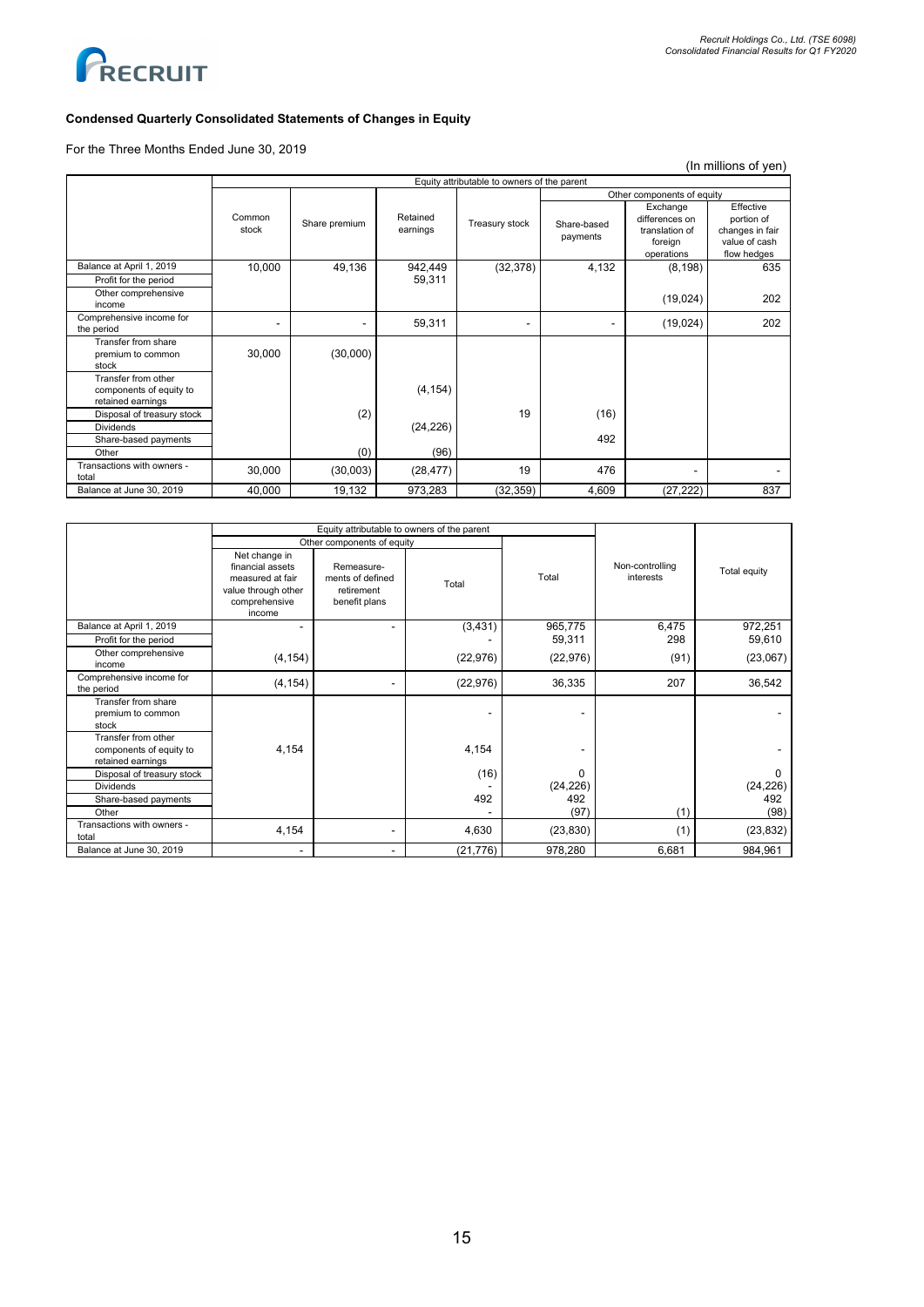

## For the Three Months Ended June 30, 2020

(In millions of yen)

|                                                                               | Equity attributable to owners of the parent |                  |                      |                |                         |                                                                       |                                                                            |  |
|-------------------------------------------------------------------------------|---------------------------------------------|------------------|----------------------|----------------|-------------------------|-----------------------------------------------------------------------|----------------------------------------------------------------------------|--|
|                                                                               |                                             |                  |                      |                |                         | Other components of equity                                            |                                                                            |  |
|                                                                               | Common<br>stock                             | Share<br>premium | Retained<br>earnings | Treasury stock | Share-based<br>payments | Exchange<br>differences on<br>translation of<br>foreign<br>operations | Effective<br>portion of<br>changes in fair<br>value of cash<br>flow hedges |  |
| Balance at April 1, 2020                                                      | 40,000                                      | 18,904           | 1,067,492            | (113, 244)     | 5,584                   | (30, 557)                                                             | 271                                                                        |  |
| Profit for the period                                                         |                                             |                  | 22,323               |                |                         |                                                                       |                                                                            |  |
| Other comprehensive<br>income                                                 |                                             |                  |                      |                |                         | 1,258                                                                 | 323                                                                        |  |
| Comprehensive income for<br>the period                                        |                                             |                  | 22,323               |                |                         | 1,258                                                                 | 323                                                                        |  |
| Transfer from other<br>components of equity to<br>retained earnings           |                                             |                  | 5,244                |                |                         |                                                                       |                                                                            |  |
| Purchase of treasury stock                                                    |                                             |                  |                      | (1,927)        |                         |                                                                       |                                                                            |  |
| Disposal of treasury stock                                                    |                                             | (649)            |                      | 2,039          | (302)                   |                                                                       |                                                                            |  |
| <b>Dividends</b>                                                              |                                             |                  | (24, 725)            |                |                         |                                                                       |                                                                            |  |
| Share-based payments<br>Equity transactions with<br>non-controlling interests |                                             |                  |                      |                | 444                     |                                                                       |                                                                            |  |
| Other                                                                         |                                             |                  | (38)                 |                |                         |                                                                       |                                                                            |  |
| Transactions with owners -<br>total                                           |                                             | (649)            | (19, 520)            | 112            | 142                     |                                                                       |                                                                            |  |
| Balance at June 30, 2020                                                      | 40,000                                      | 18,255           | 1,070,296            | (113, 132)     | 5,726                   | (29, 299)                                                             | 594                                                                        |  |
|                                                                               |                                             |                  |                      |                |                         |                                                                       |                                                                            |  |

|                                                                     | Equity attributable to owners of the parent                                                             |                                                               |           |           |                              |              |
|---------------------------------------------------------------------|---------------------------------------------------------------------------------------------------------|---------------------------------------------------------------|-----------|-----------|------------------------------|--------------|
|                                                                     |                                                                                                         | Other components of equity                                    |           |           |                              |              |
|                                                                     | Net change in<br>financial assets<br>measured at fair<br>value through other<br>comprehensive<br>income | Remeasure-<br>ments of defined<br>retirement benefit<br>plans | Total     | Total     | Non-controlling<br>interests | Total equity |
| Balance at April 1, 2020                                            | ۰                                                                                                       |                                                               | (24, 702) | 988,449   | 7,293                        | 995,743      |
| Profit for the period                                               |                                                                                                         |                                                               |           | 22,323    | 133                          | 22,457       |
| Other comprehensive<br>income                                       | 5,244                                                                                                   |                                                               | 6,825     | 6,825     | (27)                         | 6,798        |
| Comprehensive income for<br>the period                              | 5,244                                                                                                   |                                                               | 6,825     | 29,149    | 106                          | 29,256       |
| Transfer from other<br>components of equity to<br>retained earnings | (5, 244)                                                                                                |                                                               | (5, 244)  |           |                              |              |
| Purchase of treasury stock                                          |                                                                                                         |                                                               |           | (1,927)   |                              | (1, 927)     |
| Disposal of treasury stock                                          |                                                                                                         |                                                               | (302)     | 1,088     |                              | 1,088        |
| <b>Dividends</b>                                                    |                                                                                                         |                                                               |           | (24, 725) |                              | (24, 725)    |
| Share-based payments                                                |                                                                                                         |                                                               | 444       | 444       |                              | 444          |
| Equity transactions with<br>non-controlling interests               |                                                                                                         |                                                               |           |           | 100                          | 100          |
| Other                                                               |                                                                                                         |                                                               |           | (38)      | 15                           | (23)         |
| Transactions with owners -<br>total                                 | (5, 244)                                                                                                |                                                               | (5, 101)  | (25, 158) | 115                          | (25, 043)    |
| Balance at June 30, 2020                                            |                                                                                                         |                                                               | (22, 977) | 992,440   | 7,515                        | 999,956      |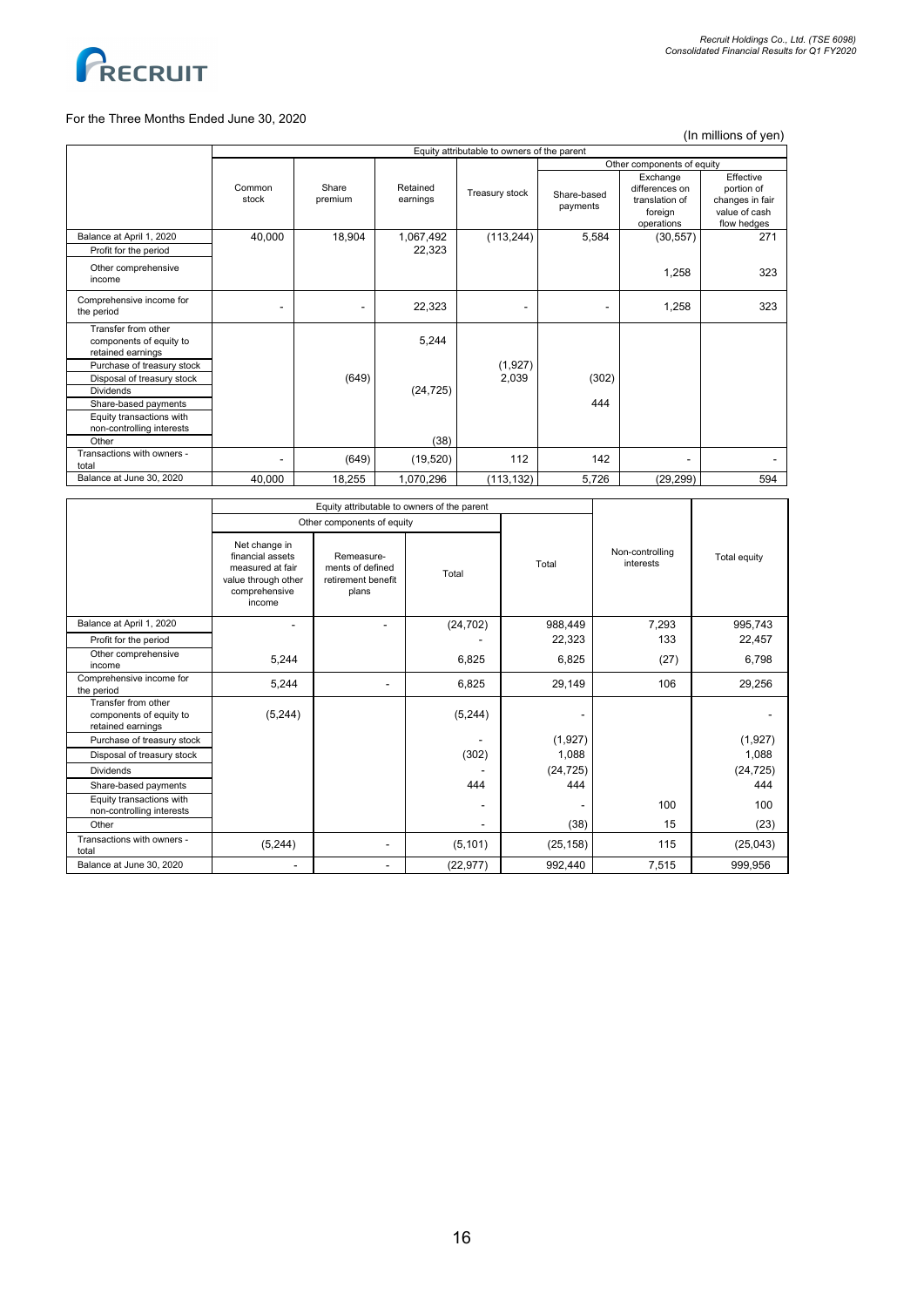

# **Condensed Quarterly Consolidated Statements of Cash Flows**

| oonoonaatoa otatomonto                                          |                           | (In millions of yen) |
|-----------------------------------------------------------------|---------------------------|----------------------|
|                                                                 | <b>Three Months Ended</b> | Three Months Ended   |
|                                                                 | June 30, 2019             | June 30, 2020        |
| Cash flows from operating activities                            |                           |                      |
| Profit before tax                                               | 82,336                    | 28,547               |
| Depreciation and amortization                                   | 26.641                    | 29,509               |
| (Gain) loss on change in ownership interests in<br>associates   | (12,053)                  | (53)                 |
| (Increase) decrease in trade and other receivables              | 18,463                    | 61,156               |
| Increase (decrease) in trade and other payables                 | (19, 542)                 | (40, 545)            |
| Other                                                           | (3,681)                   | 15,698               |
| Subtotal                                                        | 92,163                    | 94,314               |
| Interest and dividends received                                 | 2,240                     | 983                  |
| Interest paid                                                   | (733)                     | (861)                |
| Income taxes paid                                               | (39, 685)                 | (7, 594)             |
| Net cash provided by operating activities                       | 53,984                    | 86,841               |
| Cash flows from investing activities                            |                           |                      |
| Payment for purchase of property and equipment                  | (8,200)                   | (5, 324)             |
| Payment for purchase of intangible assets                       | (12, 876)                 | (11, 359)            |
| Other                                                           | (3,085)                   | (8, 415)             |
| Net cash used in investing activities                           | (24, 162)                 | (25,099)             |
| Cash flows from financing activities                            |                           |                      |
| Repayments of lease liabilities                                 | (7,633)                   | (9,807)              |
| Payment for purchase of treasury stock                          |                           | (1,927)              |
| Dividends paid                                                  | (23,989)                  | (24, 483)            |
| Other                                                           | 128                       | 522                  |
| Net cash used in financing activities                           | (31, 494)                 | (35, 696)            |
| Effect of exchange rate changes on cash and cash<br>equivalents | (6, 487)                  | (1,398)              |
| Net increase (decrease) in cash and cash equivalents            | (8, 158)                  | 24,647               |
| Cash and cash equivalents at the beginning of the period        | 402,911                   | 421,253              |
| Cash and cash equivalents at the end of the period              | 394,752                   | 445,900              |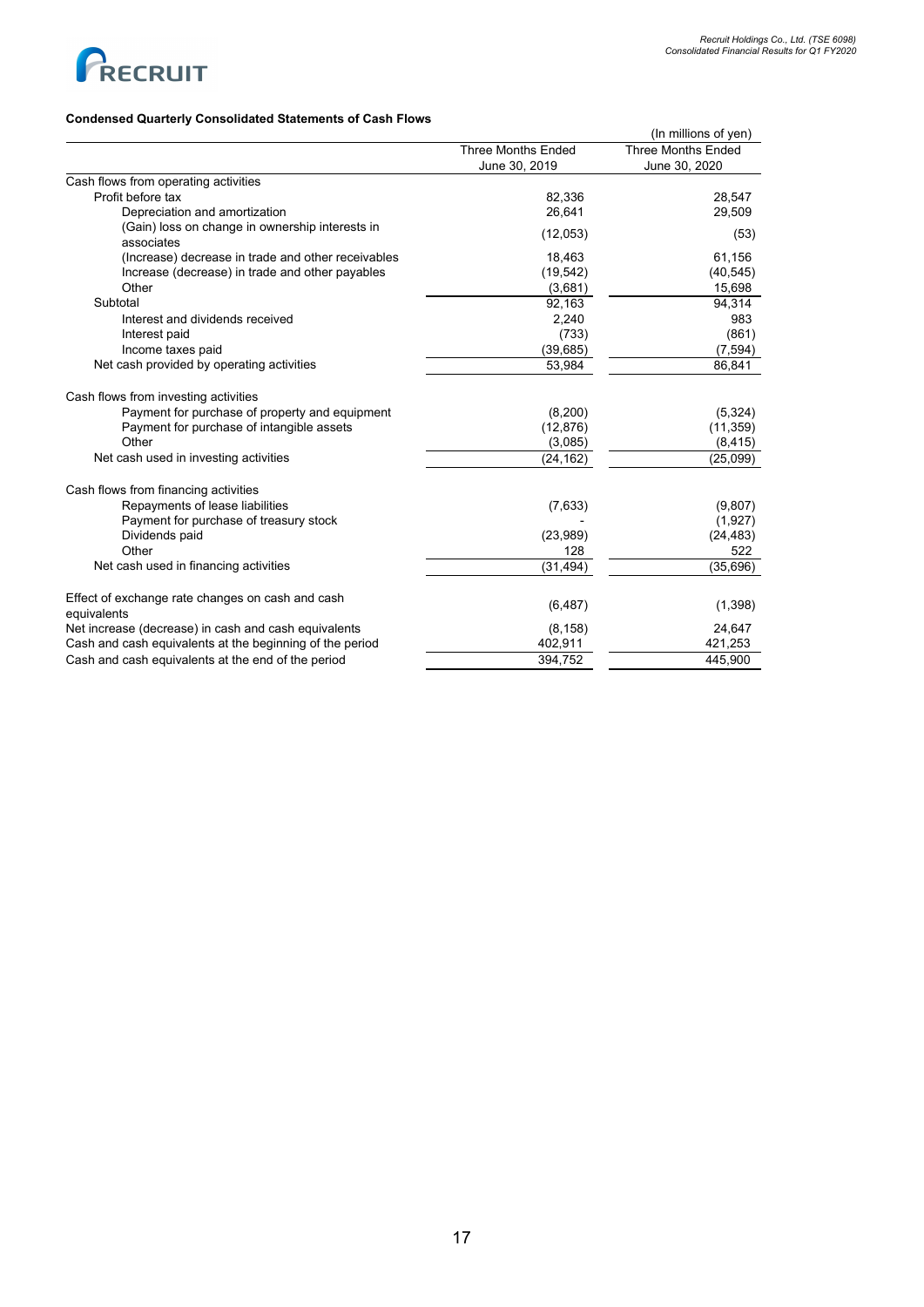

## **Going Concern Assumption**

Not applicable.

## **Notes to Condensed Quarterly Consolidated Financial Statements**

- 1. Operating Segments
- (1) Overview of Reportable Segments

The Company's operating segments are those components of the Company for which discrete financial information is available and whose operating results are regularly reviewed by the Board of Directors to decide on the allocation of operating resources and assess business performance. The Company has three operating segments by type of business, namely, HR Technology, Media & Solutions, and Staffing, which are also the reportable segments.

HR Technology consists of the operations of Indeed, Glassdoor and the other related businesses. Media & Solutions consists of two business operations, namely, Marketing Solutions and HR Solutions. Staffing consists of two business operations, which are Japan operations and Overseas operations.

### (2) Information on Reportable Segments

Segment profit (loss) is adjusted EBITDA (operating income + depreciation and amortization (excluding depreciation of right-of-use assets) ± other operating income/expenses).

Eliminations and Adjustments related to segment profit (loss) include corporate expenses not allocated to any reportable segments. Corporate expenses consist primarily of general and administrative expenses that are not allocable to the segments. Intersegment revenue or transfers are calculated based on a price used in similar transactions with third parties. Segment assets are not stated as they are not reported to management.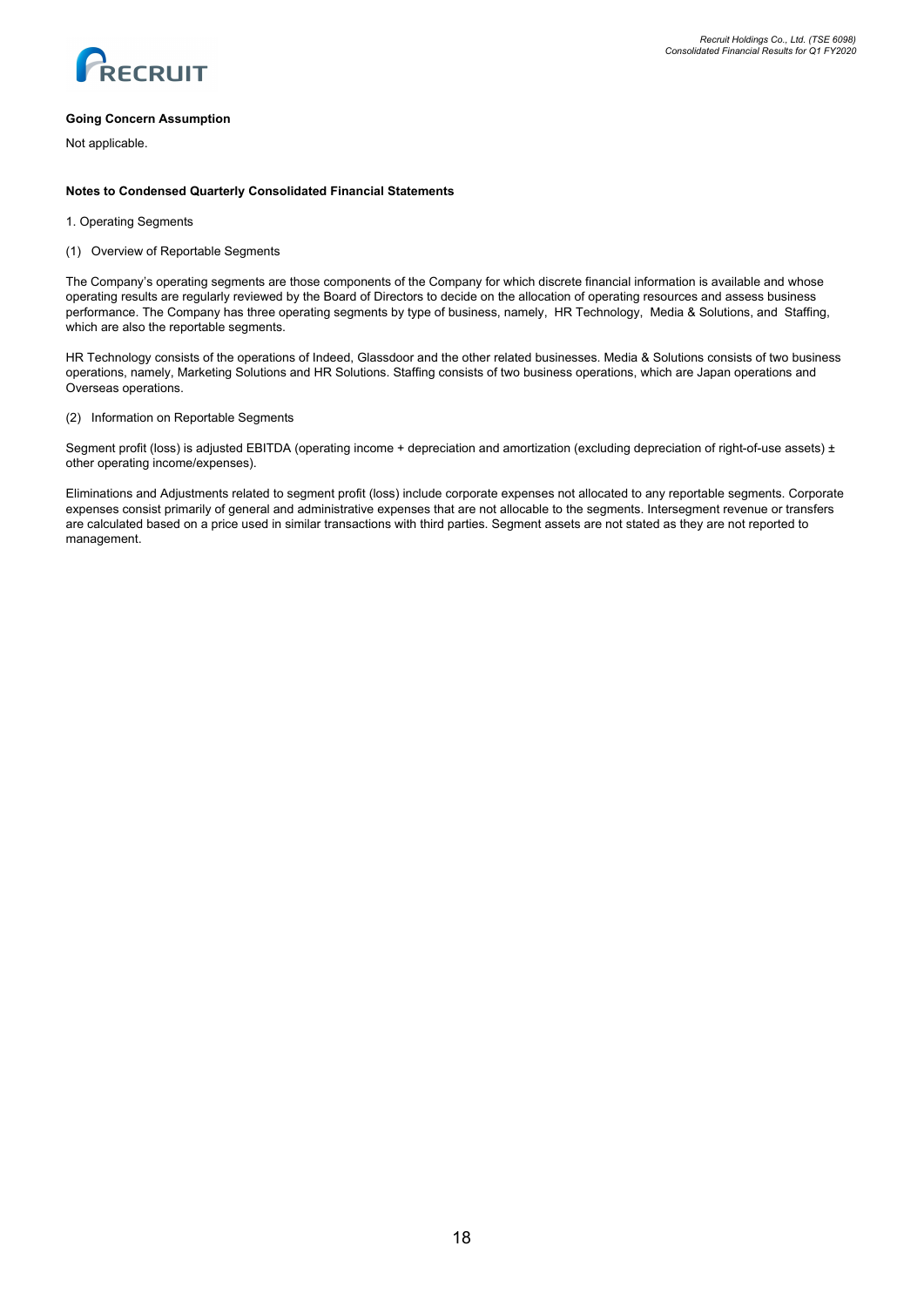

## For the Three Months Ended June 30, 2019

|                                                                  |                         |                                    |          |         |                    | (In millions of yen) |
|------------------------------------------------------------------|-------------------------|------------------------------------|----------|---------|--------------------|----------------------|
|                                                                  |                         | Reportable Segment<br>Eliminations |          |         |                    |                      |
|                                                                  | <b>HR</b><br>Technology | Media &<br>Solutions               | Staffing | Total   | and<br>Adjustments | Consolidated         |
| Revenue                                                          |                         |                                    |          |         |                    |                      |
| Revenue from third<br>party customers                            | 99,876                  | 186,008                            | 308,524  | 594,409 |                    | 594,409              |
| Intersegment revenue<br>or transfers                             | 2,316                   | 1,685                              | 4,040    | 8,042   | (8,042)            | ۰.                   |
| Total                                                            | 102,192                 | 187,693                            | 312,564  | 602,451 | (8,042)            | 594,409              |
| Segment profit (loss)                                            | 19,340                  | 50,145                             | 19,823   | 89,309  | (1,944)            | 87,364               |
| Depreciation and<br>amortization (Note)                          |                         |                                    |          |         |                    | 18,205               |
| Other operating income                                           |                         |                                    |          |         |                    | 3,761                |
| Other operating<br>expenses                                      |                         |                                    |          |         |                    | 1,687                |
| Operating income                                                 |                         |                                    |          |         |                    | 71,233               |
| Share of profit (loss) of<br>associates and joint<br>ventures    |                         |                                    |          |         |                    | (2, 438)             |
| Gain (loss) on change<br>in ownership interests<br>in associates |                         |                                    |          |         |                    | 12,053               |
| Finance income                                                   |                         |                                    |          |         |                    | 2,267                |
| Finance costs                                                    |                         |                                    |          |         |                    | 779                  |
| Profit before tax                                                |                         |                                    |          |         |                    | 82,336               |

Note: Depreciation and amortization exclude depreciation of right-of-use assets.

# For the Three Months Ended June 30, 2020

|                                                                  |                         |                      |          |              |                    | (In millions of yen) |
|------------------------------------------------------------------|-------------------------|----------------------|----------|--------------|--------------------|----------------------|
|                                                                  | Reportable Segment      |                      |          | Eliminations |                    |                      |
|                                                                  | <b>HR</b><br>Technology | Media &<br>Solutions | Staffing | Total        | and<br>Adjustments | Consolidated         |
| Revenue                                                          |                         |                      |          |              |                    |                      |
| Revenue from third<br>party customers                            | 73,199                  | 131,831              | 270,456  | 475,488      |                    | 475,488              |
| Intersegment revenue<br>or transfers                             | 905                     | 1,156                | 3,776    | 5,838        | (5,838)            | ۰.                   |
| Total                                                            | 74,105                  | 132,988              | 274,233  | 481,326      | (5,838)            | 475,488              |
| Segment profit (loss)                                            | 7,856                   | 27,368               | 19,867   | 55,092       | (1,661)            | 53,431               |
| Depreciation and<br>amortization (Note)                          |                         |                      |          |              |                    | 19,755               |
| Other operating income                                           |                         |                      |          |              |                    | 2,861                |
| Other operating<br>expenses                                      |                         |                      |          |              |                    | 9,865                |
| Operating income                                                 |                         |                      |          |              |                    | 26,671               |
| Share of profit (loss) of<br>associates and joint<br>ventures    |                         |                      |          |              |                    | 1,314                |
| Gain (loss) on change<br>in ownership interests<br>in associates |                         |                      |          |              |                    | 53                   |
| Finance income                                                   |                         |                      |          |              |                    | 1,455                |
| Finance costs                                                    |                         |                      |          |              |                    | 946                  |
| Profit before tax                                                |                         |                      |          |              |                    | 28,547               |

Note: Depreciation and amortization exclude depreciation of right-of-use assets.